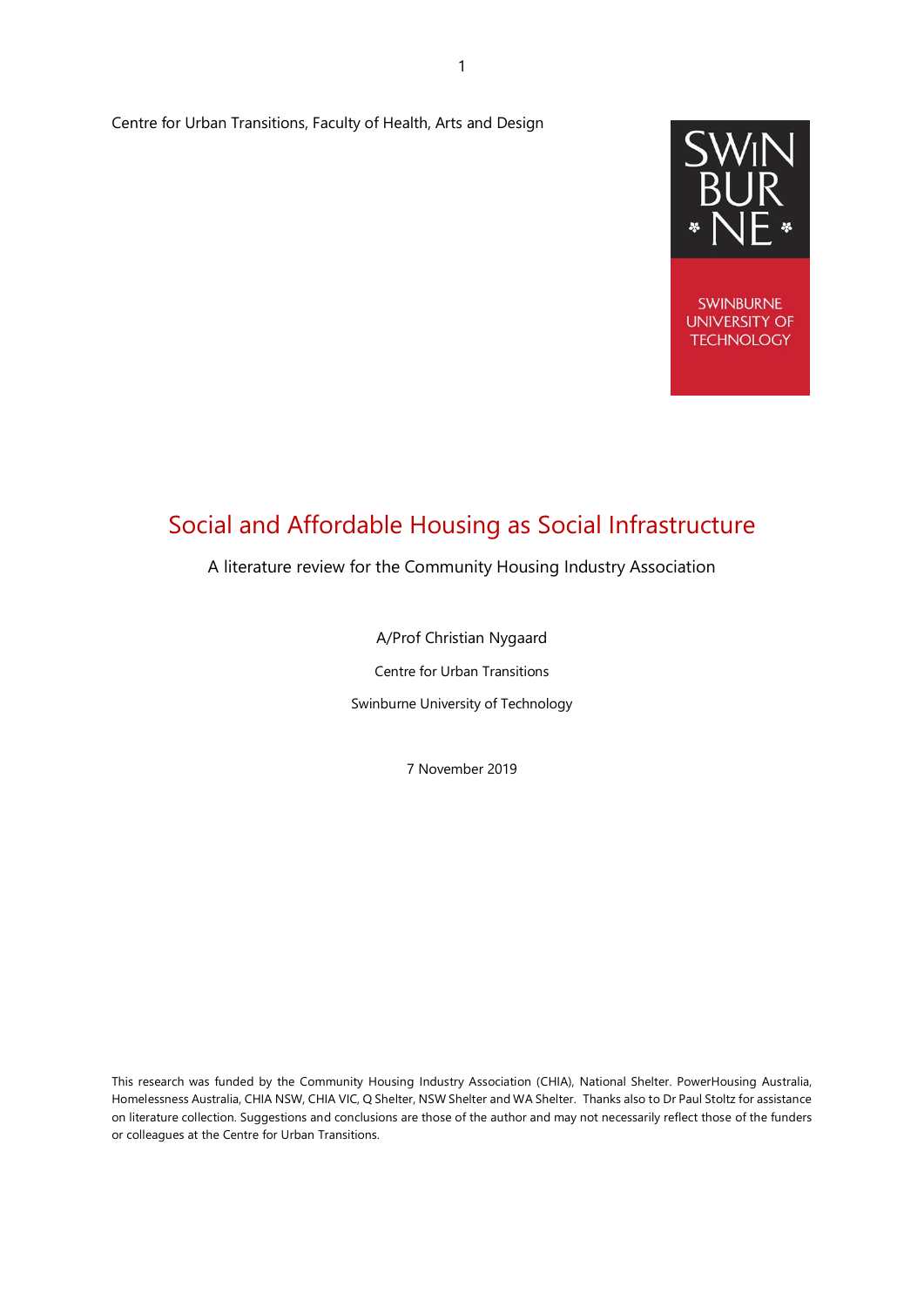# <span id="page-1-0"></span>**Executive summary**

This report was commissioned by the Community Housing Industry Association (CHIA) on behalf of a consortium of not for profit housing and homelessness organisations, as an input to a submission to Infrastructure Australia for developing a case for social and affordable housing as essential social infrastructure; and inclusion on Infrastructure Australia's 2021*Infrastructure Priority List*.

The report provides an overview of primarily Australian research on the wider social and economic benefits, including public sector cost savings, individual or household disposable income benefits, and Wellbeing Values (WV) provided by the Australian Social Values Bank.

# **Overall, the available evidence suggests that the attainable wider social and economic benefits can be large for individuals and society, and in some cases can equal the funding gap that currently prevails in social and affordable housing provision**.

Australian and international evidence shows that the provision of social and affordable housing has a **clear potential in materially improving national productivity by addressing problems that otherwise imposes economic, social and/or environmental costs or by realising economic, social and environmental benefits**. [Table 1](#page-3-0) and [Table 2](#page-4-0) detail the cash, public sector savings and monetary wellbeing equivalents of the wider social and economic impacts that can be unlocked through investment in social and affordable housing. Evidence is presented for:

- Homelessness (Section 3.1).
- Mental health, domestic violence and alcohol/substance abuse (Section 3.2).
- Human capital accumulation and educational attainment (Section 3.2).
- Financial stress and foregone spending on food/groceries; medical and health; and family/leisure activity (Section 3.2).
- Overcrowding and family functioning (Section 3.2).
- Social and affordable housing as a platform for additional tenant support and integration of services (Section 3.3).
- Employment and productivity (Section 3.4).

In considering social and affordable housing as essential social infrastructure it is, however, critical to evaluate the causal relationship between housing circumstances and costs and each of the social and individual indicators. Evidence on causality and incidence is more limited, both in Australia and internationally and will require further research. It will also require additional data sources and/or evaluation specifically set up to identify efficacy of interventions/policies.

The findings highlights two dimensions of social and affordable housing as essential social infrastructure:

- 1. Social and affordable housing as an **independent effect on the wellbeing, productivity and cost-reduction** for individuals and society.
- 2. Social and affordable housing as a **platform for unlocking additional individual and societal wellbeing, productivity and cost-reduction** for individuals and society.

[Table 1](#page-3-0) (below) summarises estimates of the monetary (cash) value to individuals (or households) and public expenditure savings *per annum* associated with the construction of 100 affordable or social rented properties. Benefits (disposable income, consumption and cost-savings) are in each case evaluated relative to the funding gap associated with constructing affordable and social housing in middle land and rent value areas of Sydney and Melbourne. The impact ratio gives an indication of the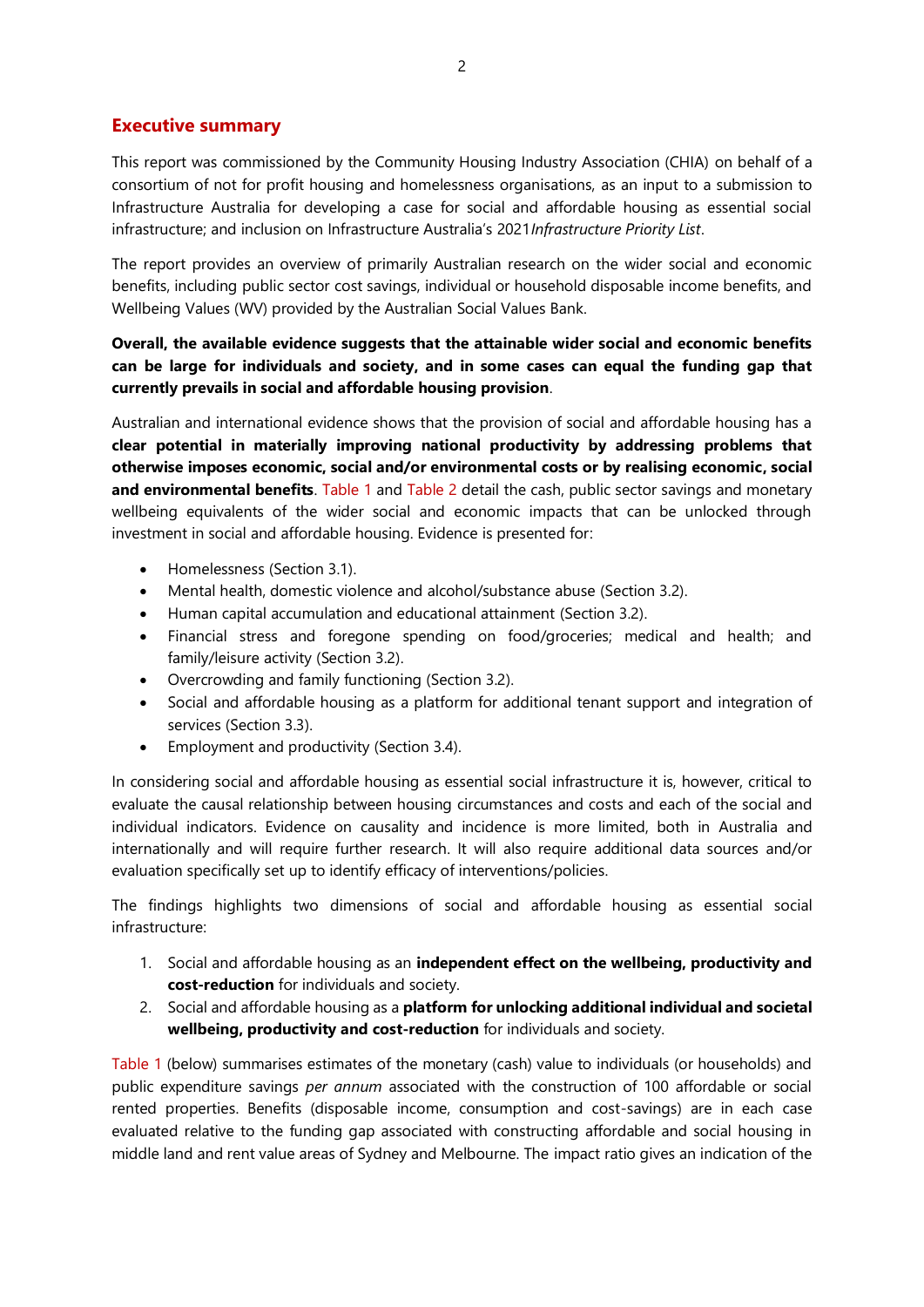incidence of each of the effects. For many outcomes, the impact ratio will be a matter of allocation/access regulation.

**Maximising many benefits is highly contingent institutional/allocation rules relating to any new social and affordable housing stock**. The total impacts listed in [Table 1](#page-3-0) and [Table 2](#page-4-0) are therefore in part constructs of the assumed targeting or ability to target specific groups of individuals or households. In other cases, impact ratio is based on available evidence around causality and an assumption that allocations cannot easily be targeted. These typically have much lesser impact ratios.

[Table 2](#page-4-0) details the Wellbeing Values associated with the construction of 100 affordable properties. Wellbeing values are provided by the Australian Social Value Bank and provide the monetary equivalent that would be required to increase someone's wellbeing.

Sections 3.3 and 3.4 provides additional estimates of the wider social and economic benefits that can be unlocked by considering social and affordable housing construction as a platform from where to provide support and wrap-around services that directly relieve pressure on public service provision elsewhere and/or enhances the efficacy of other social infrastructure such as health and education.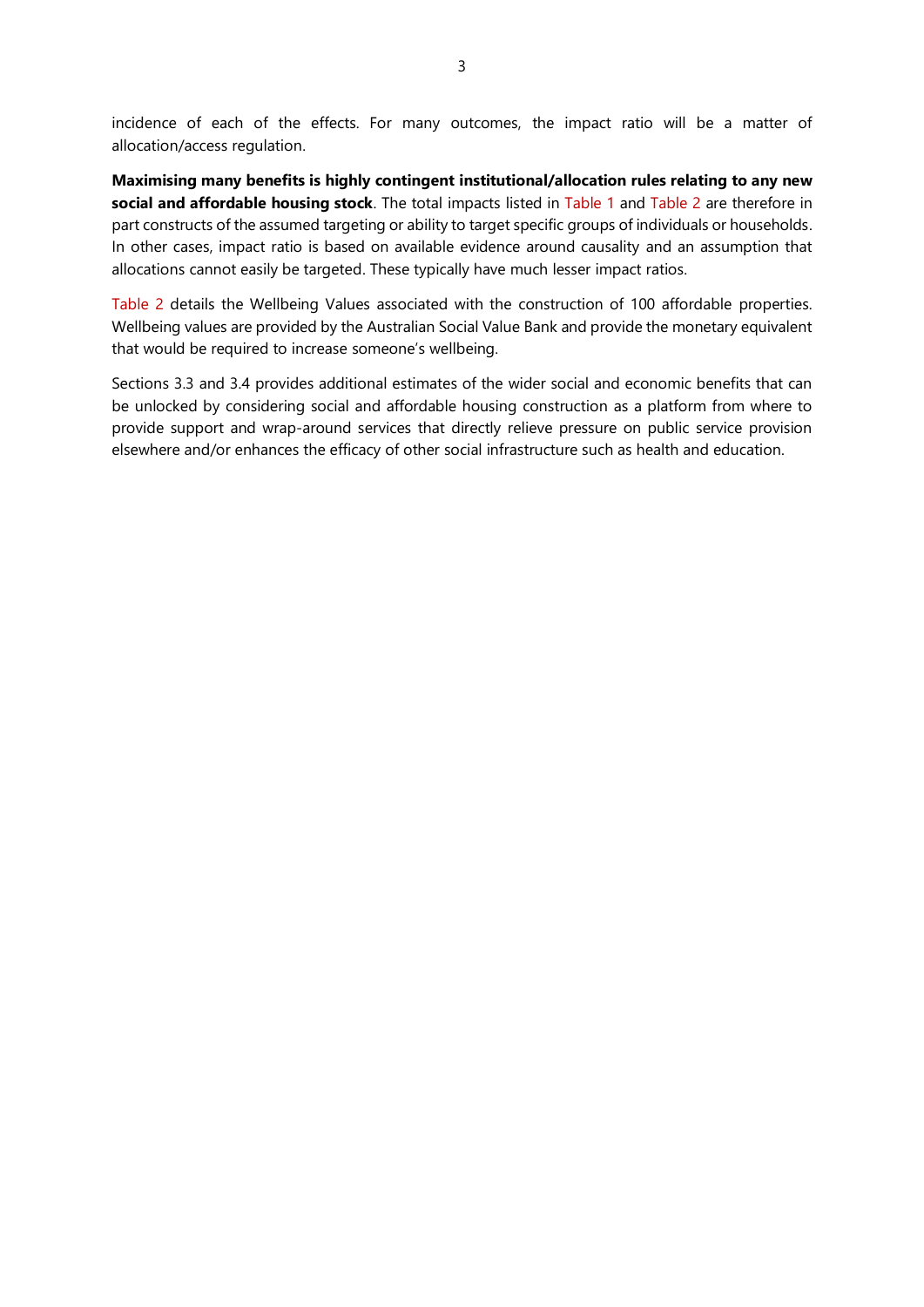<span id="page-3-0"></span>

| <b>Wider social or economic impact</b>                                    | Total (est)<br>\$ impact | <b>Estimated \$</b><br>range | Impact ratio: see<br><b>Section 3.0</b> | <b>Subsidy ratio</b><br><b>AHSE</b> | <b>Subsidy</b><br>ratio SHSE | Note and/or source                                          |
|---------------------------------------------------------------------------|--------------------------|------------------------------|-----------------------------------------|-------------------------------------|------------------------------|-------------------------------------------------------------|
| cost savings<br>homelessness,<br>Health<br>w/regular homelessness support | \$153,000                | \$50,000-<br>200,000         | 1.0<br>based<br>on<br>allocation policy | 8%                                  | 5%                           | Wood et al (2016)                                           |
| Health cost saving<br>homelessness<br>w/tenant support,                   | \$868,000                | \$283,000-<br>1,453,000      | 1.0<br>based<br>on<br>allocation policy | 46%                                 | 30%                          | Various<br>Highly<br>sources.<br>sensitive to target group. |
| Public sector total saving homelessness<br>to social housing              | \$569,880                | Na                           | 0.5                                     | 30.2%                               | 19.4%                        | ASVB <sup>a</sup>                                           |
| Public<br>total<br>saving<br>sectors<br>homelessness to secure housing    | \$1,049,360              | Na                           | 0.5                                     | 55.5%                               | 35.8%                        | ASVB <sup>a</sup>                                           |
| Public sector total saving temporary<br>accommodation to social housing   | \$262,600                | Na                           | 0.5                                     | 13.9%                               | 8.9%                         | ASVB <sup>a</sup>                                           |
| Public sector total saving temporary<br>accommodation to secure housing   | \$742,040                | Na                           | 0.5                                     | 39.3%                               | 25.3%                        | ASVB <sup>a</sup>                                           |
| Affordable rent (20% market discount)                                     | \$78,600                 | \$63,200-<br>\$94,000        | 1.0<br>based<br>on<br>allocation policy | 4%                                  | 3%                           | Author's calculations                                       |
| Public sector total saving from 'making<br>ends meet'                     | \$6,340                  | Na                           | 0.25                                    | 0.3%                                | 0.2%                         | ASVB <sup>a</sup>                                           |
| Improved education/ Y12 completion,<br>earnings increase                  | \$37,200                 | \$34,400-<br>\$40,000        | 0.1                                     | 2%                                  | 1%                           | Ravi and Reinhardt (2011),<br>Applied Economics (2002)      |
| Reduced personal<br>spending severe<br>depression                         | \$58,680                 | Na                           | 0.04                                    | 3%                                  | 2%                           | Hawthorne et al (2003)                                      |
| Reduced<br>public spending<br>severe<br>depression                        | \$16,520                 | Na                           | 0.04                                    | 1%                                  | 0.6%                         | Hawthorne et al (2003)                                      |
| Reduced personal<br>spending<br>other<br>depression                       | \$27,900                 | Na                           | 0.06                                    | 1.5%                                | 1%                           | Hawthorne et al (2003)                                      |
| Reduced<br>public<br>spending<br>other<br>depression                      | \$7,320                  | Na                           | 0.06                                    | 0.4%                                | 0.3%                         | Hawthorne et al (2003)                                      |

*Table 1 Summary of wider social and economic benefits from constructing 100 social or affordable dwelling units, per annum*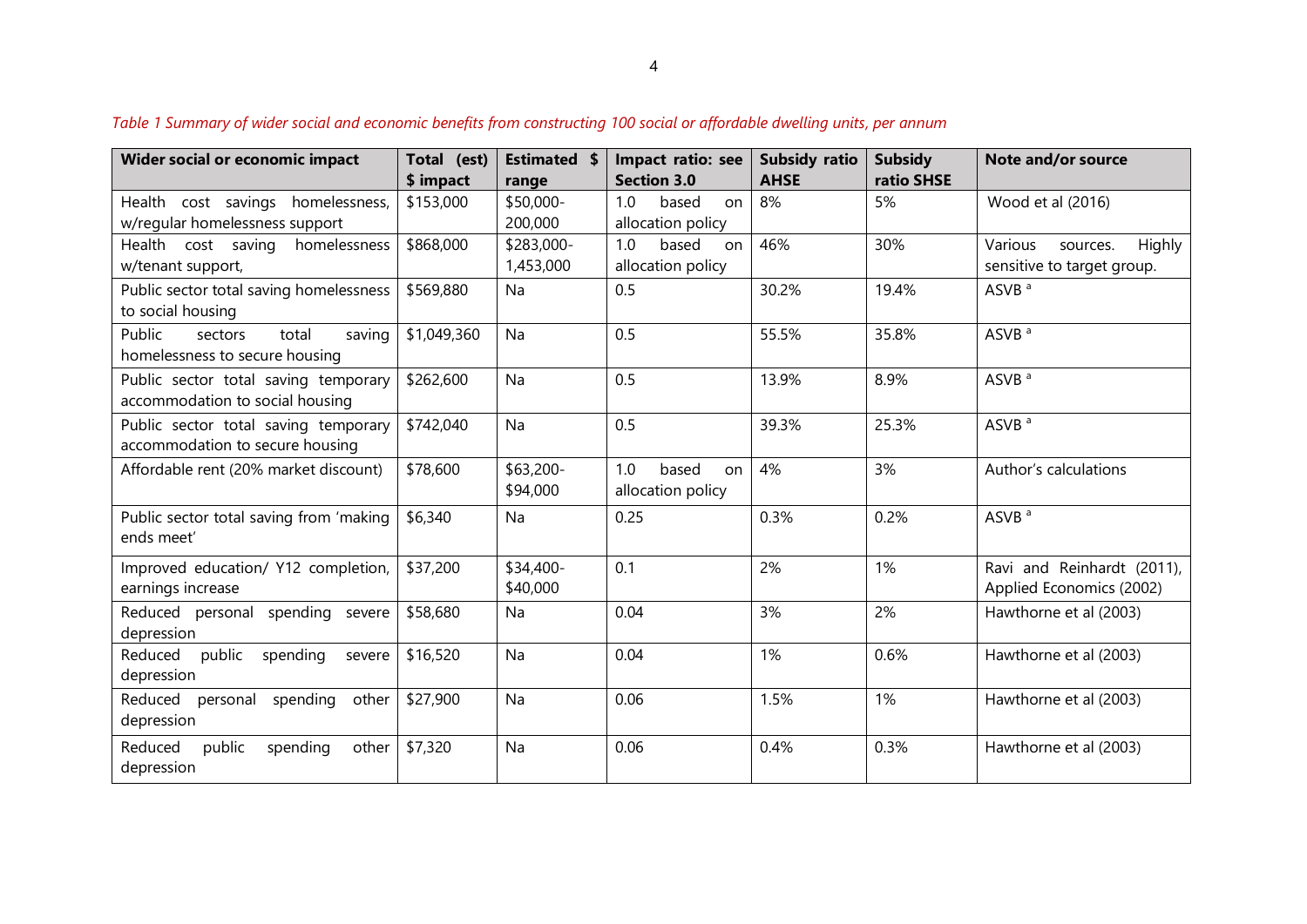| Public sector total saving from reduced   \$3,485 |                        | Na        | 1.0<br>based<br>on | 0.2% | 0.1% | ASVB <sup>a</sup>            |
|---------------------------------------------------|------------------------|-----------|--------------------|------|------|------------------------------|
| overcrowding                                      |                        |           | allocation policy  |      |      |                              |
| Domestic violence, service reduction              | \$234,500              | <b>Na</b> | 1.0<br>based<br>on | 12%  | 8%   | Fin. & Public Adm. Reference |
|                                                   |                        |           | allocation policy  |      |      | Com. (2015)                  |
| Productivity: output gain                         | \$122,700              | Na        | 1.0<br>based<br>on | 6%   | 4%   | Maclennan et al (2019)       |
|                                                   |                        |           | allocation policy  |      |      |                              |
| Productivity:<br>human                            | capital $  $1,986,500$ | Na        | 1.0<br>based<br>on | 105% | 68%  | Maclennan et al (2019)       |
| accumulation                                      |                        |           | allocation policy  |      |      |                              |

*Note*: See Section 3 for details. All estimates are annualised. <sup>a</sup> These estimates are based calculations provided by the Australian Social Value Bank, and subsequently adjusted. The values used in these calculations, provided by the Australian Social Value Bank, are owned by Alliance Social Enterprises [\(www.asvb.com.au\)](http://www.asvb.com.au/). They have been produced by Simetrica, using best practice methodology for policy evaluation. These values are **used under Licence # [P8Xw5y]** with expiry date [7/11/2019].

# *Table 2 Summary of total Wellbeing Value from constructing 100 social or affordable dwelling units <sup>a</sup>*

| <b>Wellbeing outcome</b>                     | <b>Total Wellbeing Value</b> | <b>Impact ratio</b> | Note and/or source |
|----------------------------------------------|------------------------------|---------------------|--------------------|
| Homelessness to social housing               | \$975,480                    | 0.5                 | ASVB b             |
| Homelessness to secure housing               | \$806,880                    | 0.5                 | ASVB b             |
| Temporary accommodation to social<br>housing | \$511,640                    | 0.5                 | ASVB b             |
| Temporary accommodation to secure<br>housing | \$343,080                    | 0.5                 | ASVB b             |
| Making ends meet                             | \$98,170                     | 0.25                | ASVB b             |
| Completing Year 12                           | \$99,938                     | 0.1                 | ASVB b             |
| Relief from anxiety and stress               | \$65,586                     | 0.06                | ASVB b             |
| Reduced parental stress                      | \$38,360                     | 0.06                | ASVB b             |
| Reduced overcrowding                         | \$291,270                    | 1.0                 | ASVB b             |

<span id="page-4-0"></span>*Note*: See Section 3 for details. All estimates are annualised. <sup>a</sup> Unlike the cash values in Table 1, Wellbeing Values are only estimated for a 12-month period. <sup>b</sup> These estimates are based calculations provided by the Australian Social Value Bank, and subsequently adjusted. The values used in these calculations, provided by the Australian Social Value Bank, are owned by Alliance Social Enterprises [\(www.asvb.com.au\)](http://www.asvb.com.au/). They have been produced by Simetrica, using best practice methodology for policy evaluation. These values are used under Licence # [P8Xw5y] with expiry date [7/11/2019].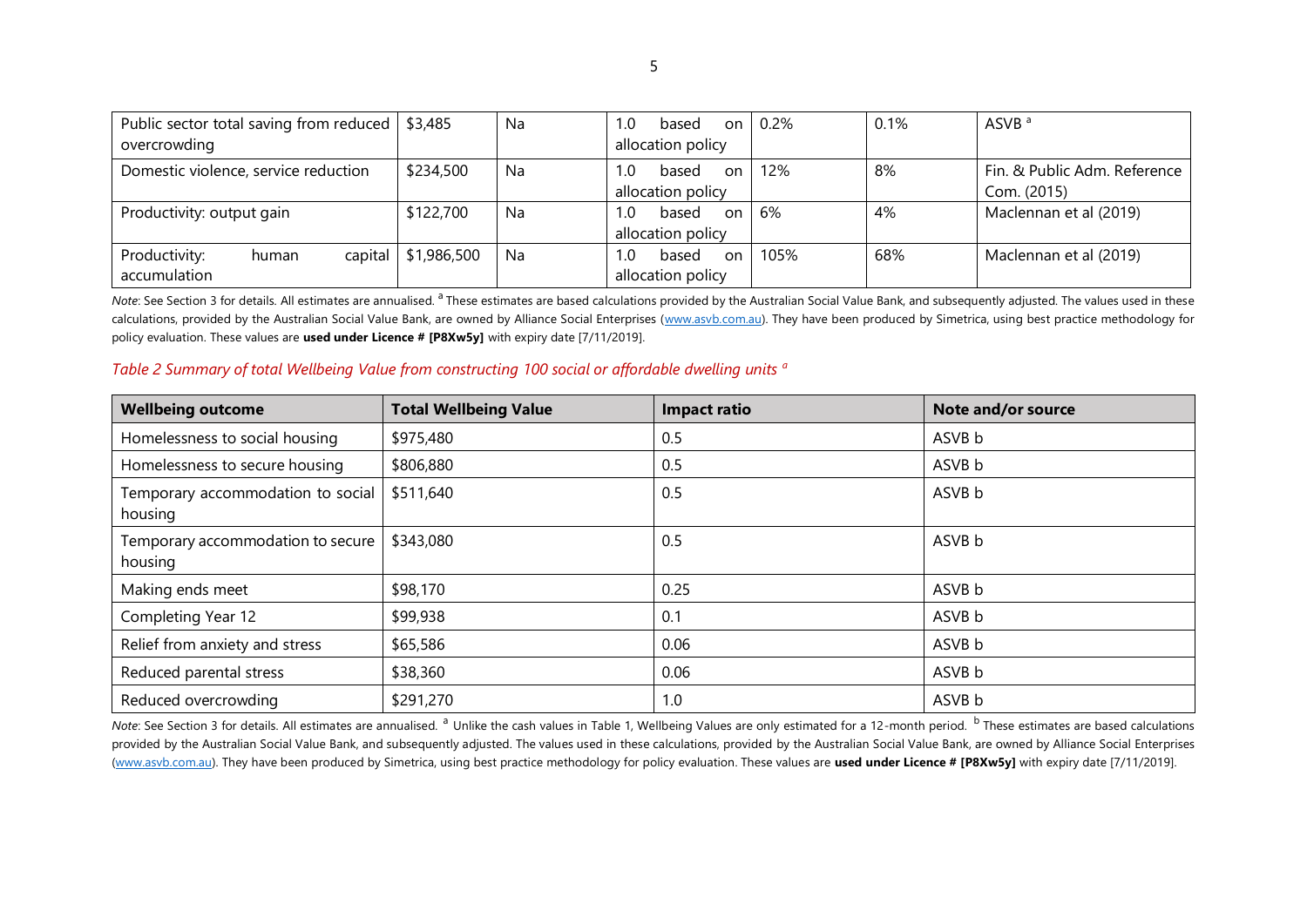# <span id="page-5-0"></span>**Table of Contents**

| 3. Estimates of wider social and economic impacts of social and affordable housing 10 |  |
|---------------------------------------------------------------------------------------|--|
| 3.1 Transitioning people who are homelessness to social or affordable housing11       |  |
|                                                                                       |  |
|                                                                                       |  |
|                                                                                       |  |
|                                                                                       |  |
|                                                                                       |  |
|                                                                                       |  |
|                                                                                       |  |
|                                                                                       |  |
|                                                                                       |  |
|                                                                                       |  |
|                                                                                       |  |
|                                                                                       |  |
|                                                                                       |  |
|                                                                                       |  |
|                                                                                       |  |
|                                                                                       |  |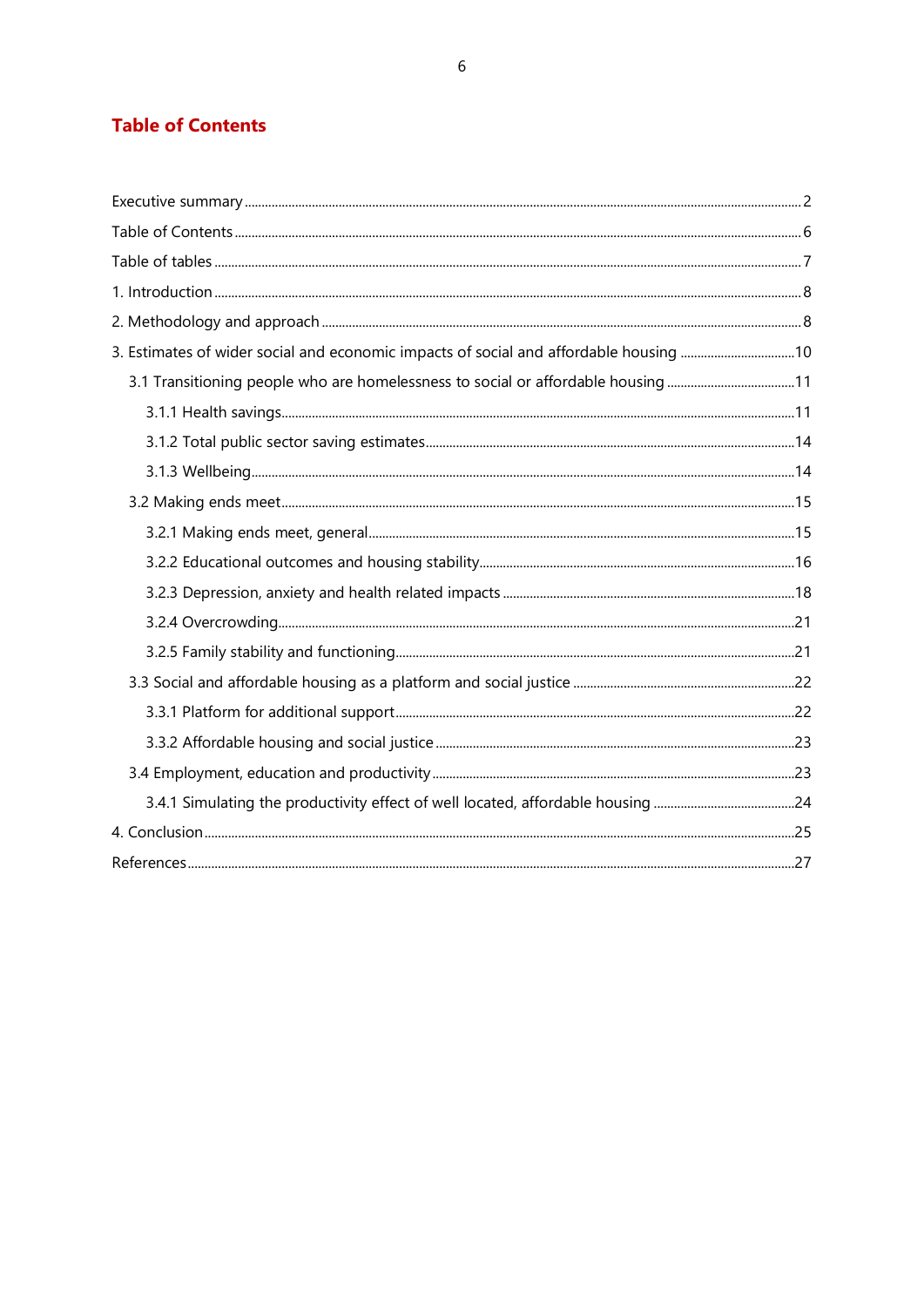# <span id="page-6-0"></span>**Table of tables**

| Table 1 Summary of wider social and economic benefits from constructing 100 social or affordable     |
|------------------------------------------------------------------------------------------------------|
| Table 2 Summary of total Wellbeing Value from constructing 100 social or affordable dwelling units 5 |
| Table 3 Total public sector impact from homeless transitioning to social and secure accommodation 14 |
|                                                                                                      |
|                                                                                                      |
| Table 6 Housing as a platform for health, employment and community services, per annum 23            |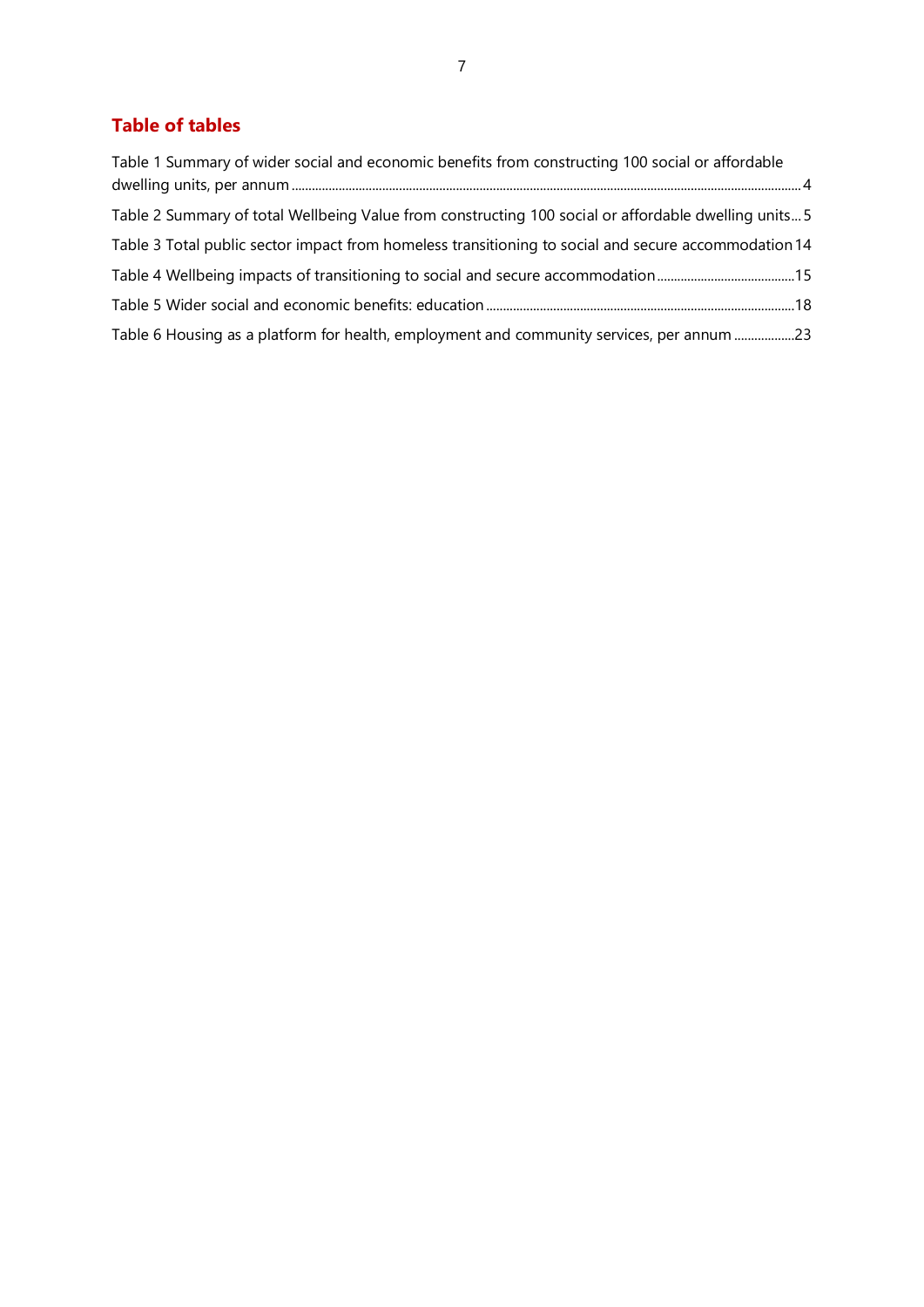# <span id="page-7-0"></span>**1. Introduction**

In September 2019, The Community Housing Industry Association (CHIA) commissioned the Centre for Urban Transitions to conduct a literature review of key evidence on the wider social and economic returns of investing in social and affordable housing, in order to assist CHIA's submission to Infrastructure Australia in preparation for the 2021 *Infrastructure Priority List*.

Infrastructure Australia's 2019 infrastructure audit included, for the first time, social infrastructure as essential infrastructure to support economic growth and quality of life. In the audit social infrastructure is described as 'facilities, spaces and networks that support the quality of life and wellbeing of our communities[…] helps us to be happy, safe and healthy, to learn, and to enjoy life' (IA 2019b:388).

Social housing is recognised as an element of social infrastructure, but the discussion in 2019 Audit also includes other segments of the housing continuum, including affordable housing. The inclusion of social and affordable housing in the 2019 Audit provides an opportunity for public, private and not-for-profit (NfP) housing providers to develop a case for inclusion of social housing on Infrastructure Australia's *Infrastructure Priority List 2021.*

Assessment is based on the extent to which proposed projects and initiatives will mitigate and/or enable economic, social and environmental costs and benefits (IA 2018). The inclusion of social housing in the 2019 Audit marks a step-change in Infrastructure Australia's approach to assessing future infrastructure needs. The shortfall of social and affordable housing in Australia is well documented (e.g. Lawson *et al*  2018, a series of reports by Hulse et al for the Australian Housing and Urban Research Institute, latest 2015).

There is also a recognition that Australia's current housing constraint can have wider social and economic impacts that are detrimental to educational, health and wellbeing outcomes (IA 2019b). However, to be included on the *Infrastructure Priority List* the wider social and economic benefits of investment in social and affordable housing need to conform to Infrastructure Australia's *Assessment Framework*. As an indication, the 2019 *Infrastructure Priority List* applied a threshold of \$30 million (in nominal terms) per annum in net benefits, with considerations also given to unquantified quality of life outcomes.

In order to assess the wider social and economic impacts from investing in social and affordable housing the report: firstly, draws on evidence of direct monetary estimates of wider and social impacts to individuals and society; secondly, uses estimates provided by the Australian Social Value Bank, to provide evidence on the monetised wellbeing values generated by social and affordable housing availability; thirdly draws on a wider set of academic and grey literature to establish reasonable estimates of the incidence of any benefits.

The remainder of this report is divided into 2 section:

Section 2: Provides detail on the research approach, methodology, benchmarks used for comparison and a brief introduction to the Australian Social Value Bank's Wellbeing Value (WV) estimates.

Section 3: Provides an overview of the estimated monetary cost-mitigating or benefit-enabling wider social and economic returns from social and affordable housing. A fundamental distinction made in this report, compared to some existing Australian work, is to focus on *reasonable* or *best available estimates* of the causal effect of investment in social and affordable housing and the wider social and economic benefits this may generate.

# <span id="page-7-1"></span>**2. Methodology and approach**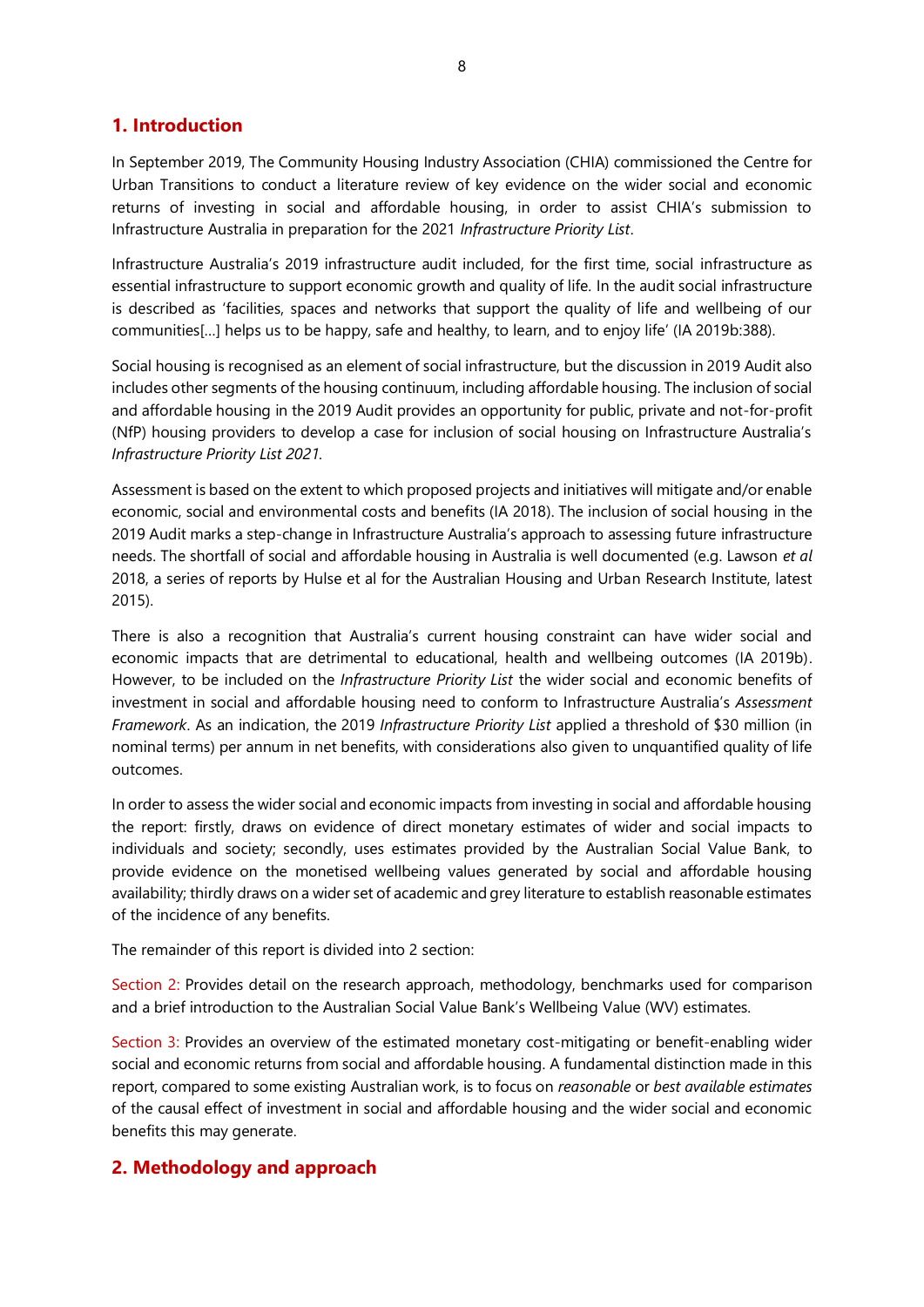The primary aim of this report is to collect evidence on the wider social and economic impacts from providing social and affordable housing as essential social infrastructure. According to the *Infrastructure Australia Act 2008* nationally significance infrastructure is infrastructure 'in which investment or further investment will materially improve national productivity', by addressing a problem that otherwise imposes economic, social and/or environmental costs or by realising economic, social and environmental benefits (IA 2019a:7). Social infrastructure is described as 'facilities, spaces and networks that support the quality of life and wellbeing of our communities[…] helps us to be happy, safe and healthy, to learn, and to enjoy life' (IA 2019b:388).

In order to assess the extent to which investment in social and affordable housing addresses or realises social, economic and environmental costs and benefits, three elements are required:

- 1. What are the social, economic and environmental interactions with social and affordable housing?
- 2. What is the magnitude, in cash or monetary equivalents, of any cost and benefits?
- 3. What is the incidence of realisable costs and benefits enabled through the provision of social and affordable housing is provided (how frequently might we realise any causal relationship)?

This report provides evidence on each of these three element.

- Element 1: draws on a selection of policy and academic publications that details the association between housing affordability stress or housing instability and a range of wider social and economic outcomes such as homelessness, mental and physical health, educational and human capital outcomes, overcrowding and family functioning, and household consumption and spending implications.
- Element 2: draws on policy and academic publications that specifically attempt to identify the monetised value of a range of service deliveries, social rate of return or cost-benefit analysis of social and affordable housing development, impact of integrated service delivery to people who are homeless, and productivity impacts (agglomeration and human capital accumulation) from provision of well-located affordable housing. A number of these studies report average per person \$ values for individual (household) benefits or average \$ cost reductions.
- Element 3: draws on a number of intervention studies (before and after evaluations), surveys documenting new social tenants' experiences and/or econometric attempts to identify causal links or the incidence of change that may be attributed to changed housing circumstances.

Throughout the report a number of dollar figures are reported based on Element 2. These typically provide the per person or household estimate of changes in disposable income or average per person saving in public expenditure as the result of a successful change. When assessing the wider social and economic benefits from investing in social and affordable housing as essential social infrastructure it is, however, necessary to establish – or approximately establish – how often these benefits might arise as a result of social infrastructure investment.

The report therefore also provides an Impact Ratio as an estimate (in one case a guestimate) of how often the benefit might happen as a result of delivering 100 new social and affordable dwellings. The Impact Ratio allows the reader to distinguish between the value to some individuals and the overall benefit that might be expected as a result of a whole project. The total wider social and economic project benefit is thus: \$ individual impact x (impact ratio x 100).

Importantly the impact ratio may be a matter of access design. For instance, the project benefits of social and affordable housing can be maximised through targeting population groups with high wider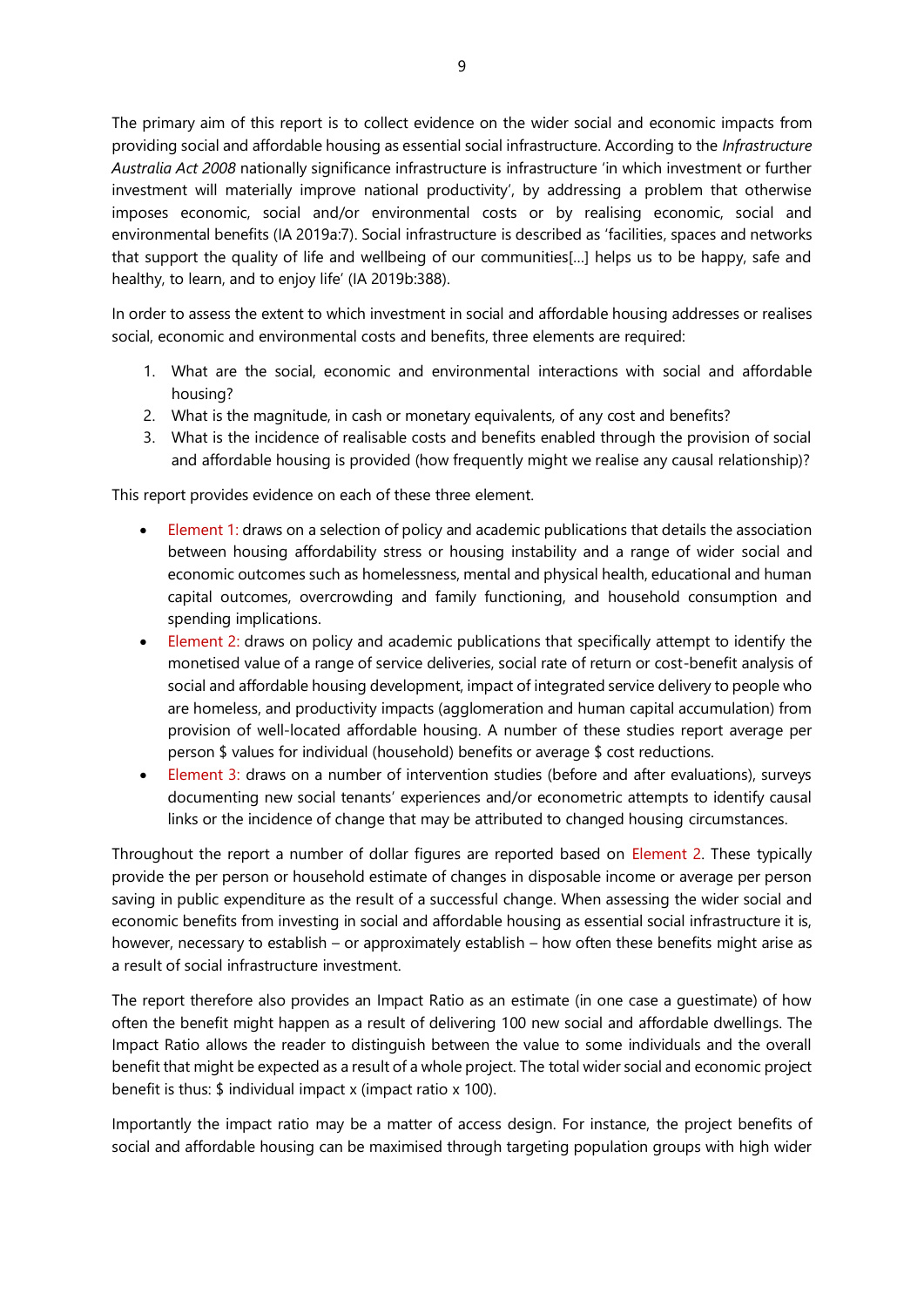social and economic benefits, such as people who are homeless. In practice, the impact ratio will often be determined by institutional/allocation rules for new social and affordable housing.

In other cases, the impact ratio provides an estimate of what might be expected in a random selection of low and moderate-income people with housing affordability problems. For instances, the efficacy of anxiety and depression relief associated with improved housing outcomes may *a priori* be considered unknown with respect to an individual. The project Impact Ratio is therefore an indication of what might plausibly be expected from a random draw of low and moderate-income households.

The report has benefitted from assistance from the Australian Social Value Bank [\(https://asvb.com.au/\)](https://asvb.com.au/) that has provided estimates of Wellbeing Values (primary benefit) and public expenditure benefits (secondary benefits) for a range of project scenarios developed for this report.<sup>1</sup> Wellbeing Values are used in the UK and a number of other OECD countries for measuring the social impact of projects.

According to the ASVB, the Wellbeing Values methodology 'analyses existing datasets of national surveys which […] reveal the effect of an outcome (for example, being employed) on wellbeing in a robust way. We can then value this by finding from the data the equivalent amount of money needed to increase someone's wellbeing' (ASVB 2017:12). The primary benefit calculated by the ASVB includes estimates of the Wellbeing Value as well as any additional income effect generated through, for instance, employment or education. The secondary benefits provided by the ASVB calculates 'outcomes [that] impact on government resources, such as a reduction in government expenditure or an increase in tax receipts' (ASVB 2017:13).

The ASVB adjusts for such outcomes that might have taken place also in the absence of any program delivery, referred to as *deadweight*. For instance, many children (most) will pass Year 12 whether or not their parents gain access to social or affordable housing. When reporting the Wellbeing Values (primary benefits) the estimates provided *always* includes the ASVB's deadweight measure. *In practice, this means that estimates provided are conservative and in some cases will underestimate the benefits that can be achieved through service design*. The deadweight measures thus adjusts for such incidence that might have happened with or without the project delivery.

Finally, cash or public sector expenditure savings are compared to the subsidy required for a positively geared social or affordable housing project in middle ring (medium land value/rent) areas of Sydney and Melbourne. The subsidy requirement is based on calculations Nygaard (2019), 39% for affordable housing, and the Affordable Housing Working Groups 2016 report, 60% for social housing.

# <span id="page-9-0"></span>**3. Estimates of wider social and economic impacts of social and affordable housing**

This section discusses direct cash benefits, public expenditure benefits, and Wellbeing Values associated with investment in social and affordable housing. The section is divided into 2 parts. Part 1 focuses primarily on transitioning people who are homeless to social or affordable housing. Part 2 broadens the perspective to low and moderate income households more generally, although also here there are references to homelessness.

 $1$  All Wellbeing Values are based calculations provided by the Australian Social Value Bank, and subsequently adjusted. The values used in these calculations, provided by the Australian Social Value Bank, are owned by Alliance Social Enterprises [\(www.asvb.com.au\)](http://www.asvb.com.au/). They have been produced by Simetrica, using best practice methodology for policy evaluation. These values are **used under Licence # [P8Xw5y]** with expiry date [7/11/2019].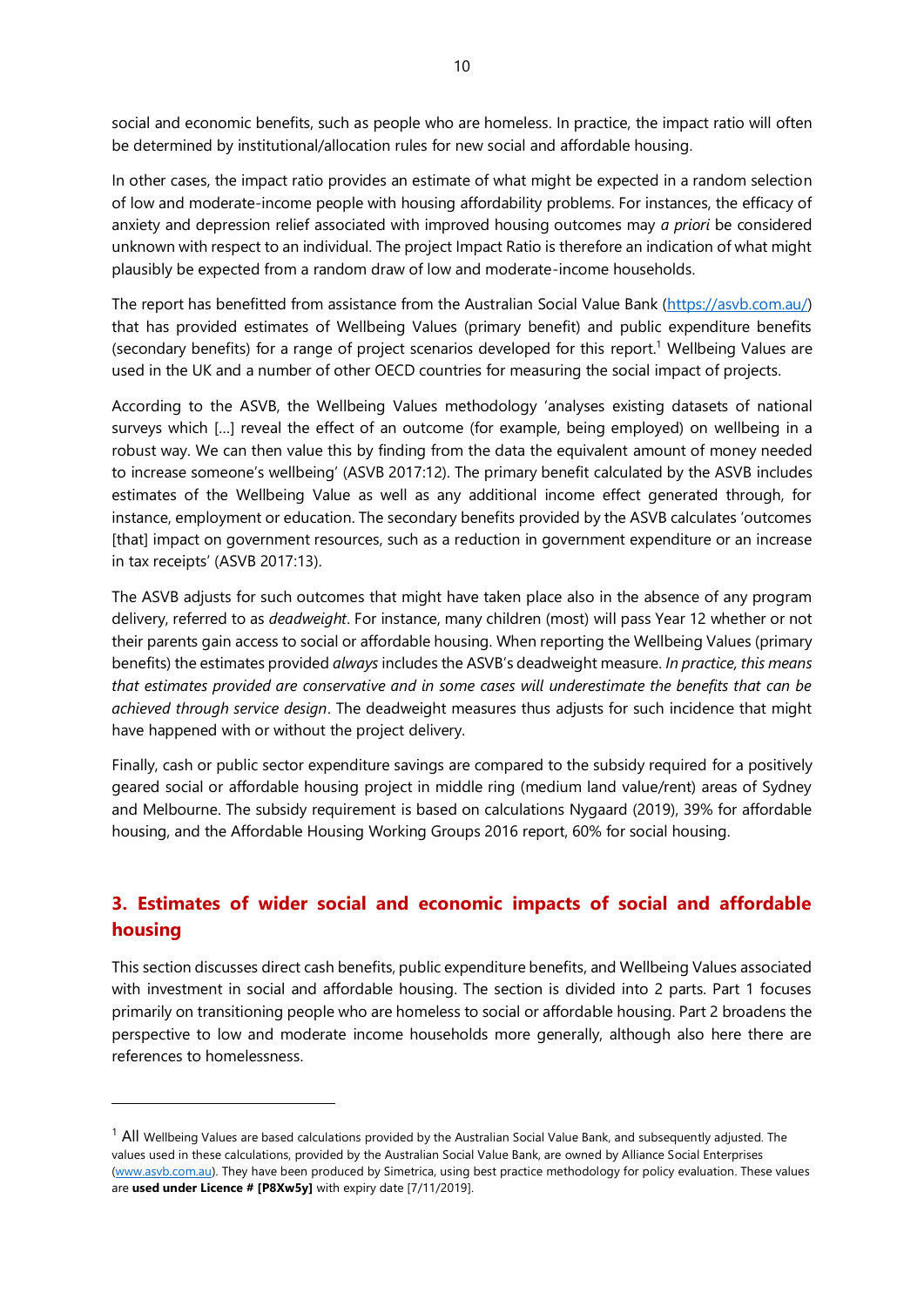<span id="page-10-0"></span>There is a large Australian and international body of literature around homelessness and housing first principles. The Housing First approach is a set of principles where access to long-term and stable housing is the starting point to engage with vulnerable people experiencing multiple and complex pathways that lead to homelessness (e.g. mental health issues and/or substance abuse problems). While research has evidenced a number of significant improvements in housing outcomes (such as sustaining tenancy) and some cost-savings related with Housing First approaches, it is also important to emphasise that the model is not a panacea for dealing with homelessness and vulnerability (Johnson et al 2012a:9- 11). For instance, Prentice and Scutella (2018) find no significant impact on employment, education or self-assessed health (physical or mental) from access to social housing for homeless people in the Journey's Home dataset. They do, however, find a significantly reduced risk of homelessness (Prentice and Scutella 2018: 20-21), which itself relates with usage of some medical services/health related accommodation usage.

Housing First models, or Housing First inspired models, have been applied in a number of European countries as well as Canada, New Zealand and Australia. While the wider social and economic impacts reported below often are quite substantial it is important to note that access to housing is only one element in addressing issues of homelessness, sustaining tenancies is a second element. Some of the literature suggests that without additional and dedicated tenancy support a person entering social or affordable housing is much more likely to find themselves homeless again (Johnson *et al* 2015).

#### <span id="page-10-1"></span>**3.1.1 Health savings**

A number of Housing First inspired models in Australia have tested and evaluated the wider health related impacts of providing secure housing for people who are homeless (Mission Australia 2012, Conroy *et al* 2014, Johnson and Chamberlain 2015, Johnson *et al* 2014, Johnson *et al* 2015, Wood *et al*  2016, Flatau *et al* 2018). In these models housing is the social infrastructure that enables assertive case management. Availability of social and affordable housing is typically a barrier to implementing key aspects of the Housing First model. Once housed, the Australian studies do not distinguish between the independent effect of housing viz the role of assertive case management/wrap around service. A partial exemption here is evaluation of Journey to Social Inclusion (J2SI) (Phase 1) which uses a randomised control trial to distinguish between additional wraparound service and conventional homelessness support, although also here the role of housing is not separately identified. *Social and affordable housing is in this respect therefore the infrastructure from which non-housing issues can be addressed*.

The clearest cost savings are found in the reduced usage of health and emergence services. The return to homeless individuals is most clearly found in better and more stable housing outcomes – mental health, physical health, substance abuse, labour market and community re-integration outcomes are more difficult to generalise and contingent on the nature, severity and complexity of underlying drivers and vulnerabilities; and on the resources available to engage with underlying issues.

Australian research suggests that some 73% of men and 84% of women experiencing homelessness met criteria for at least 1 mental health disorder; with 40% and 50% of men and women, respectively, meeting criteria for at least two mental disorders (O'Donnell *et al* 2014). Research by the Productivity Commission (2019:543) similarly shows that the incidence of mental health issues is particularly high amongst people who are homeless, with 16% of those diagnosed with mental illness living in unsuitable housing, including homelessness and overcrowding. Moreover, the Productivity Commission concludes that appropriate housing 'is an important contributor to preventing poor mental health and promoting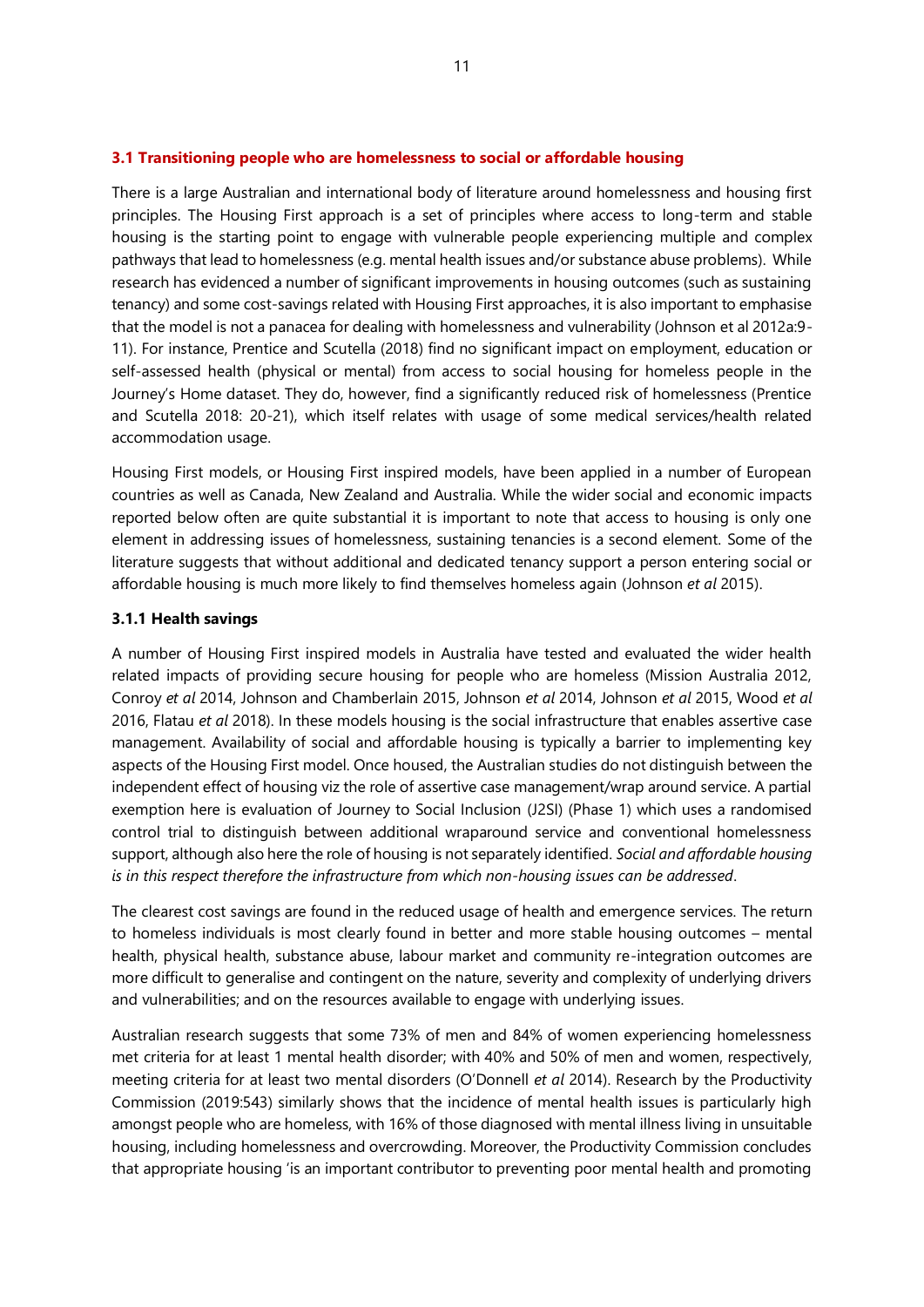recovery for people with mental health illness' (PC 2019:542). The efficacy of social and affordable housing in addressing mental illness is also likely to interact with different pathways for homelessness and mental health. Scutella et al (2014, cited in Brackertz et al 2019) distinguish between those who were homeless before presenting with mental illness, and those who presented with mental illness before becoming homeless.

A number of Housing First inspired housing and integrated service delivery interventions in Australia show that the potential health sector public expenditure savings that arise from providing social and affordable housing is considerable. While there are additional cost associated with delivering housing and integrated services, the evidence shows that there are still significant net savings to be made (Zaretsky and Flatau 2015, PC 2019, detailed studies below).

### NEW SOUTH WALES

- The Michael Project (2007-2010): Mission Australia estimates that the associated **saving** to the public purse, in the form of reduced health and justice expenditure, was **\$8,222** over a 12 month period (Mission Australia 2012). The cost saving reflects *both* accommodation and assertive case management.
- MISHA (2010-2013): Estimated cost savings to the public purse after two years, in the form of reduced health expenditure (hospital and mental health facilities) was **\$6,567** per person, per annum. Cost saving again reflects both accommodation and assertive case management (Conroy *et al* 2014).

### VICTORIA

- Street to Home: significant improvement in physical and mental health during the first 12 months. Rate of improvement thereafter slowed (Johnson and Chamberlain 2015).
- Journey to Social Inclusion (Phase 1: 2009-2012): Over a 4 year period J2SI clients reported lower levels of stress, depression and anxiety; reduction in the number of days of general hospitalisation. Over a 4-year period the health saving is estimated at **\$10,800** per person, per annum, with health benefits increasing over time (Johnson *et al* 2015). Detailed cost information on the comparison group is not provided in the study, but it observes that *average* hospitalbed occupancy over 4 years for this group declined by 1/3 (from 3 to 2) compared to the group receiving additional support.
- Journey to Social Inclusion (Phase 2: start 2016): Usage of hospital beds declined for J2SI clients, whereas this increased for a comparison group. In terms of health costs the outcome translate into a 55% reduction in health related costs for the J2SI group and a 70% increase for the comparison group (Flatau *et al* 2018).
- *The two J2SI phases highlight the enabling role of social and affordable housing, rather than the independent effect of housing. In both cases there is evidence that it is the availability of secure housing with additional support that enables wider social and economic benefits.*

#### WESTERN AUSTRALIA

• An indication of the benefit of social housing provision – without additional assertive case management or wrap around, i.e. social housing provision as usual – can be inferred from an evaluation of the wider social and economic benefits of those obtaining social housing in Western Australia under a National Partnership Agreement on Homelessness (NPAH) and those from the homelessness priority list obtaining social housing service "as usual". In the latter case no support is provided in 'accessing guaranteed public housing and support to sustain those tenancies' (Wood et al 2016:9).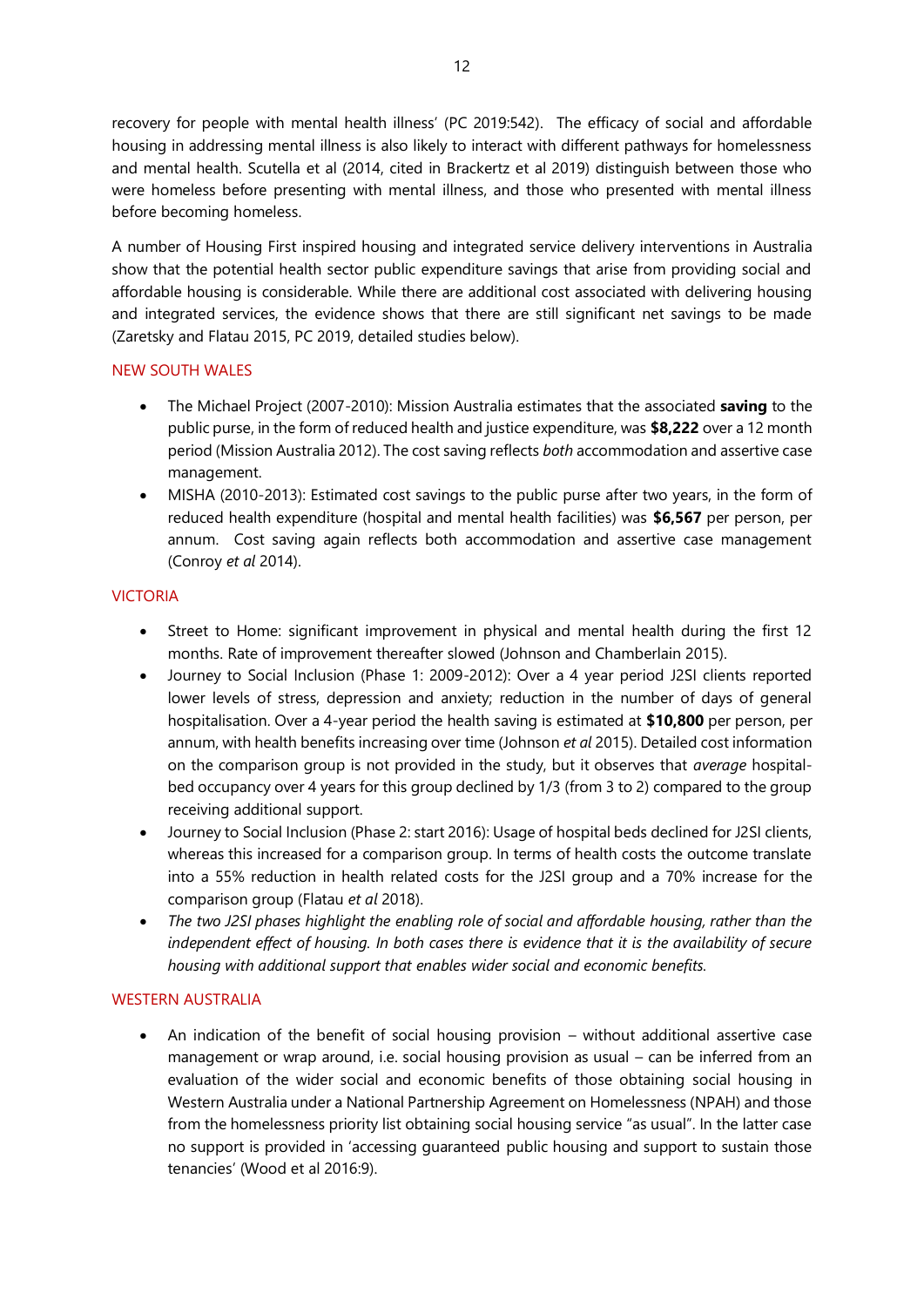- In monetary terms, the most significant wider social and economic impact/health related cost savings from social housing provision is related to reduction in emergency presentations, days in hospital and days in psychiatric care. Each of these areas have high per unit costs. The total per person, per annum savings for those accessing social housing from the priority waiting list in *Year 1* (i.e. without additional wrap around support) is estimated to **\$1,395 (\$1,530)**, with the majority (\$885) of this saving arising from a reduction in the length of hospital bed occupancy; savings are based on 2012-13 IHPA data (Wood *et al* 2016:45).<sup>2</sup>
- For those receiving additional support through NPAH funded programs the total per person, per annum cost saving amounted to **\$13,273 (\$14,530)**, with the majority (\$8,558) of this saving arising from a reduction in hospital bed occupancy.

The studies across NSW, VIC and WA evidence a clear health saving associated with the provision of social and affordable housing. Fairly consistently across the studies the reduction in hospital bed occupancy is evident, reduction in emergency department presentation is also often found, but not always, and impact on mental health is variable. Apart from Wood et al (2016) the sample sizes in many of these studies is small and therefore subject to greater variability.

For the purpose of estimating the wider social and economic impact of social and affordable housing the Australian studies suggests two tentative conclusions.

- **1.** Access to social and affordable housing *without* additional tenant support that is relying on services such as they are – appears to generate a reduction in health related expenditure, especially hospital bed occupancy, on its own. The health expenditure effect appears to be increasing over time (for those who sustain their tenancies). According to IHPA (2018) data the national average cost per hospital day is \$2,003 (ranging from \$1,791 in NSW to \$2,718 in WA). Based on the available Australian evidence the *average* estimated health expenditure reduction from availability of social and affordable housing is thus assessed to range **from \$500 in Year 1 to \$2,000 by Year 4**. The Year 4 estimate is equivalent to approximately 10% of the per annum subsidy required to construct an **affordable housing project** in a medium land  $cost/medium$  rent area of Melbourne or Sydney. $3$  A caveat is that the homeless population is not a representative sample of low and moderate-income households.
- **2.** Access to social and affordable housing *with* additional tenant support provides a platform for unlocking considerable additional cost savings. Estimates here are more uncertain as those receiving support in most of the Australian studies are not necessarily a representative sample of the homeless population (or low/moderate income households). Nevertheless, the per annum health expenditure savings after initial access to social or affordable housing (years 1- 4) range from **\$6,570 (\$7,190) to \$13,270 (\$14,530)**, depending on the precise group of people who are homeless or at risk of homeless that is considered. Notably the cost of delivering additional support reduces the net benefit. The housing and support impact translates to an approximate 22-47% of the annual, per property subsidy required to construct 100 **social housing project** in a medium land cost/medium rent are of Melbourne and Sydney.

In both cases it should be stressed that the cost savings in large part may reflect the reduction in usage of other services, rather than a clear – or causal – effect of access to social or affordable housing and clinical condition/experience of mental health or other health impacts in the homeless population.

 $2$  Values in brackets have been scaled for CPI using the RBA's inflation calculator.

<sup>&</sup>lt;sup>3</sup> Subsidy required=gross financing gap for a positively geared, 20 year horizon, affordable housing project (20% below market rent) (Nygaard 2019).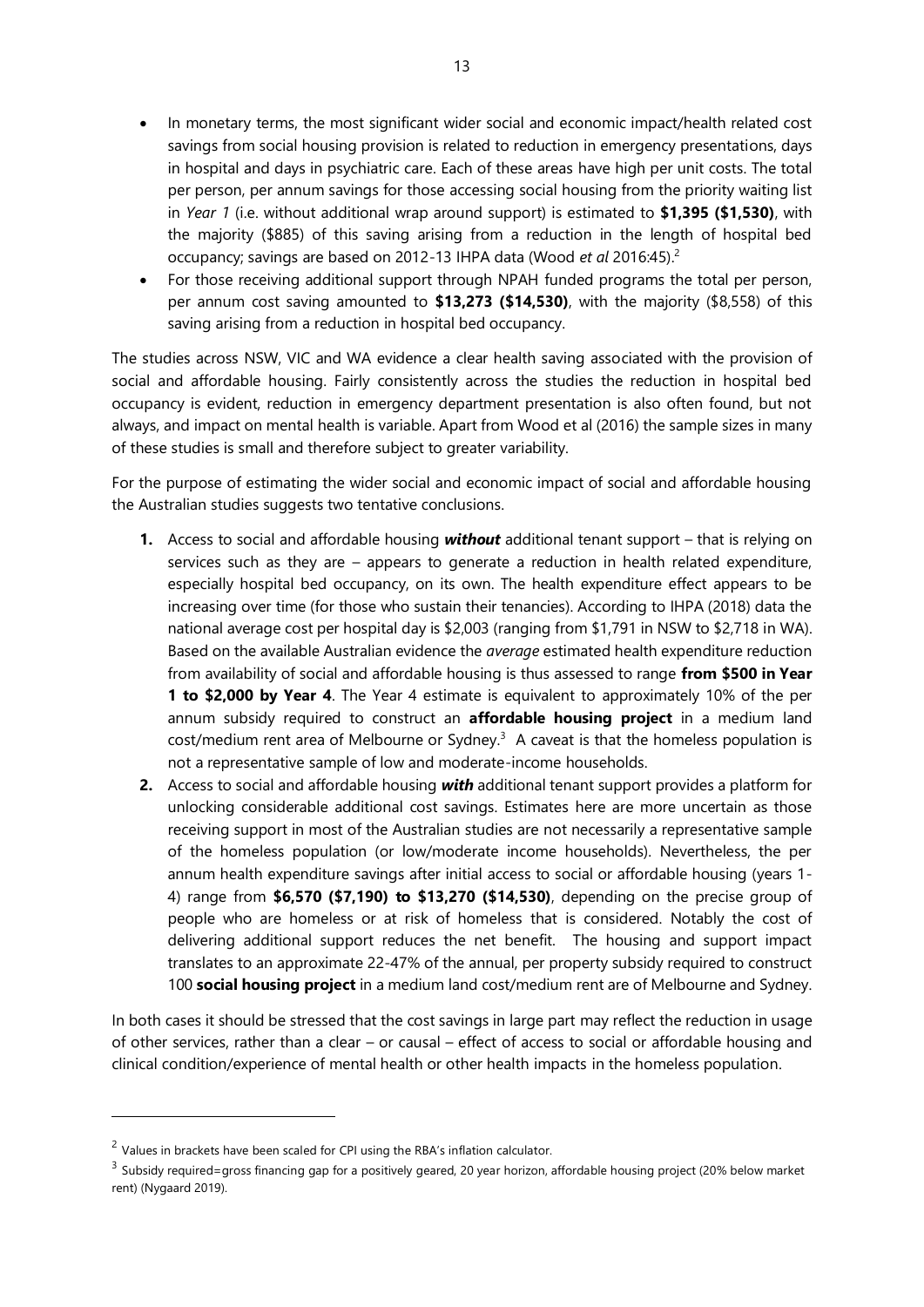#### <span id="page-13-0"></span>**3.1.2 Total public sector saving estimates**

The Australian Social Values Bank also provides estimates of total government saving (secondary benefits). [Table 3](#page-13-2) sets out an estimate of the total government expenditure saving associated with transitioning to social and secure housing. *Results have been adjusted relative to those provided by the ASVB and are below reported under license*.

| <b>Transition</b>                            |    |        | <b>Total societal</b><br>impact (TSI) | <b>Impact</b><br>ratio | <b>Subsidy</b><br>ratio<br><b>AHSE</b> | ratio<br><b>Subsidy</b><br><b>SHSE</b> |
|----------------------------------------------|----|--------|---------------------------------------|------------------------|----------------------------------------|----------------------------------------|
| Homelessness<br>housing                      | to | social | \$569,880                             | 0.5                    | 30.2%                                  | 19.4%                                  |
| Homelessness<br>housing                      | to | secure | \$1,049,360                           | 0.5                    | 55.5%                                  | 35.8%                                  |
| Temporary accommodation to<br>social housing |    |        | \$262,600                             | 0.5                    | 13.9%                                  | 8.9%                                   |
| Temporary accommodation to<br>secure housing |    |        | \$742,040                             | 0.5                    | 39.3%                                  | 25.3%                                  |

<span id="page-13-2"></span>*Table 3 Total public sector impact from homeless transitioning to social and secure accommodation*

*Note* : These estimates are based calculations provided by the Australian Social Value Bank, and subsequently adjusted. The values used in these calculations, provided by the Australian Social Value Bank, are owned by Alliance Social Enterprises [\(www.asvb.com.au\)](http://www.asvb.com.au/). They have been produced by Simetrica, using best practice methodology for policy evaluation. These values are **used under Licence # [P8Xw5y]** with expiry date [7/11/2019].

The final two columns shows the saving as a percentage of the subsidy required to construct 100 affordable properties and 100 social properties. As with the discussion under 3.1.1 it is important to note that the below estimates represent a bundle of housing and tenancy outcomes. As above housing plays a critical enabling role, that raises the potential wider social and economic returns through wrap around services and support provided by a number of social and affordable housing providers. The direct identification of the housing component is, as above, likely to be substantially lower.

Other Australian studies similarly find significant total public sector savings as a result of stable housing provision for people who are homeless. Parsell *et al* (2016) estimate that over a 12-month period the reduction in health, criminal justice and housing services of providing housing amounted to some **\$13,100** per person. Thorpe (2019) based on PwC work shows that the per person saving from moving a person from extremely high disadvantage to very high disadvantage, and from moving an individual from very high disadvantage to high disadvantage is **\$11,800** and **\$2,830** per annum. Witte (2017) estimates that the cost saving benefits over a 20-year period arising from investment in lastresort/short-term emergency relief was approximately 2.7:1, a \$1 invested resulted in **\$2.70** in cost savings over 20 years. Notably, as highlighted in Section 3.2.5, a shortage of housing that enables longterm housing stability reduces the scalability of this option.

# <span id="page-13-1"></span>**3.1.3 Wellbeing**

A number of Australian studies demonstrate a link between homelessness and access to social housing in determining people who are homeless' wellbeing/feelings of empowerment (e.g. Gronda *et al* 2011, FACS 2014). The Australian Social Values Bank provides estimates of the wellbeing impact of individuals transitioning from homelessness (rough sleeping) or temporary accommodation (boarding house / rooming house / hostel, hotel, motel, crisis accommodation or refuge, health, treatment, or rehabilitation centre / facility) to social housing or secure housing. Wellbeing values in the ASVB provides monetised equivalents of transitioning to social or secure housing. [Table 4](#page-14-2) sets out the monetised value of the wellbeing impact from constructing 100 affordable properties that enable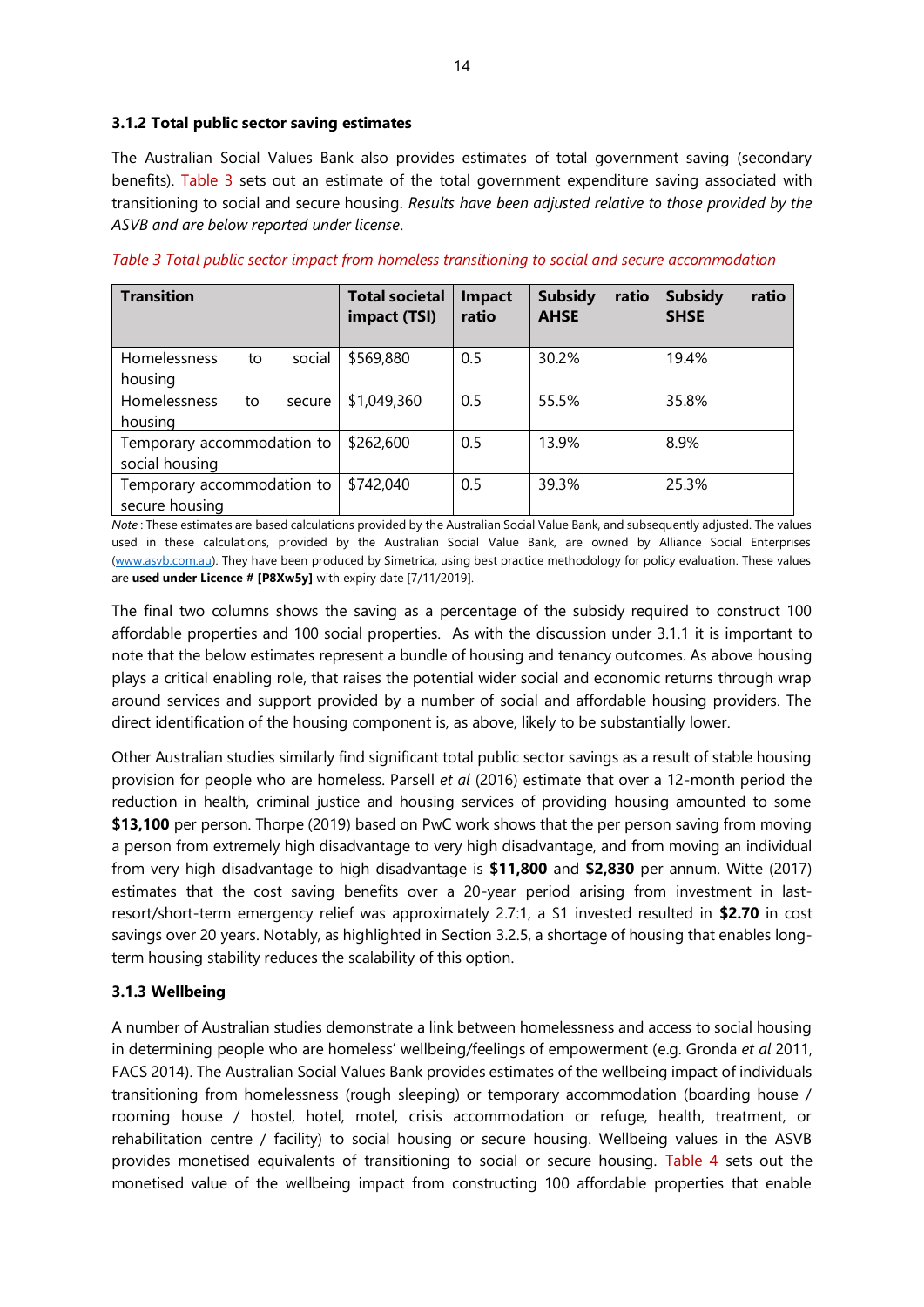transition from homelessness or temporary accommodation to a social housing tenancy equivalent or secure accommodation. *Results have been adjusted relative to those provided by the ASVB and are below reported under license*.

| \$975,480 | 0.5 |
|-----------|-----|
| \$806,880 | 0.5 |
| \$511,640 | 0.5 |
| \$343,080 | 0.5 |
|           |     |

<span id="page-14-2"></span>*Table 4 Wellbeing impacts of transitioning to social and secure accommodation*

*Note* : These estimates are based calculations provided by the Australian Social Value Bank, and subsequently adjusted. The values used in these calculations, provided by the Australian Social Value Bank, are owned by Alliance Social Enterprises [\(www.asvb.com.au\)](http://www.asvb.com.au/). They have been produced by Simetrica, using best practice methodology for policy evaluation. These values are **used under Licence # [P8Xw5y]** with expiry date [7/11/2019]. Wellbeing impacts are considered to last for 12 month (Fuijiwara et al 2017).

With respect to considering social and affordable housing as social infrastructure, i.e. 'facilities, spaces and networks that support the quality of life and wellbeing of our communities' (IA 2019b:388), there is thus a clear *additional* wellbeing effect from reducing homelessness and/or providing more secure housing outcomes. The Australian estimates and methodology are here consistent with approaches used internationally. For instance, the UK HACT Model estimates the wellbeing effect of transitioning from rough sleeping to secure housing equivalent to **GBP24,500** or **GBP30,000** if the person has dependent children. The wellbeing value of moving from temporary to secure housing in the UK is estimated to approximately **GBP8,000**.

# <span id="page-14-0"></span>**3.2 Making ends meet**

For most households housing expenditure – whether rented or owned – is the largest single component of their household budget. Expenditure on housing cost therefore competes with expenditure on other items such as utilities, recreational activities, food and sustenance and education. Since the 1990s the share of households' budgets allocated to housing costs has been increasing, particularly for incomes with low and moderate incomes (Daley *et al* 2018). Hulse *et al* (2015) show that nearly 4 in 5 low-income private renters are spending more than 30% of their income on rental costs, a fraction that has remained reasonably stable. However, within this group the share of those paying severely unaffordable rents (>50%) is rising.

High housing costs can result in households having to – or forced to – forgo other essentials such as medication, health visits, food, heating, housing quality, transport and recreational activities that have a direct impact on physical and mental health. High housing costs can also result in lower levels of educational investment.

# <span id="page-14-1"></span>**3.2.1 Making ends meet, general**

Affordable rental is often classified as renting at below market value. For instance, the National Rental Affordability Scheme (NRAS) required properties to be let at least 20% below market value. Additional availability affordable rental would on this basis result in an increase in the after-rent disposable income of someone renting a first quartile (\$380 p/w) property in Sydney of \$3,952 per annum. It is, however, less straight forward to assess what the wider social and economic impact of this additional income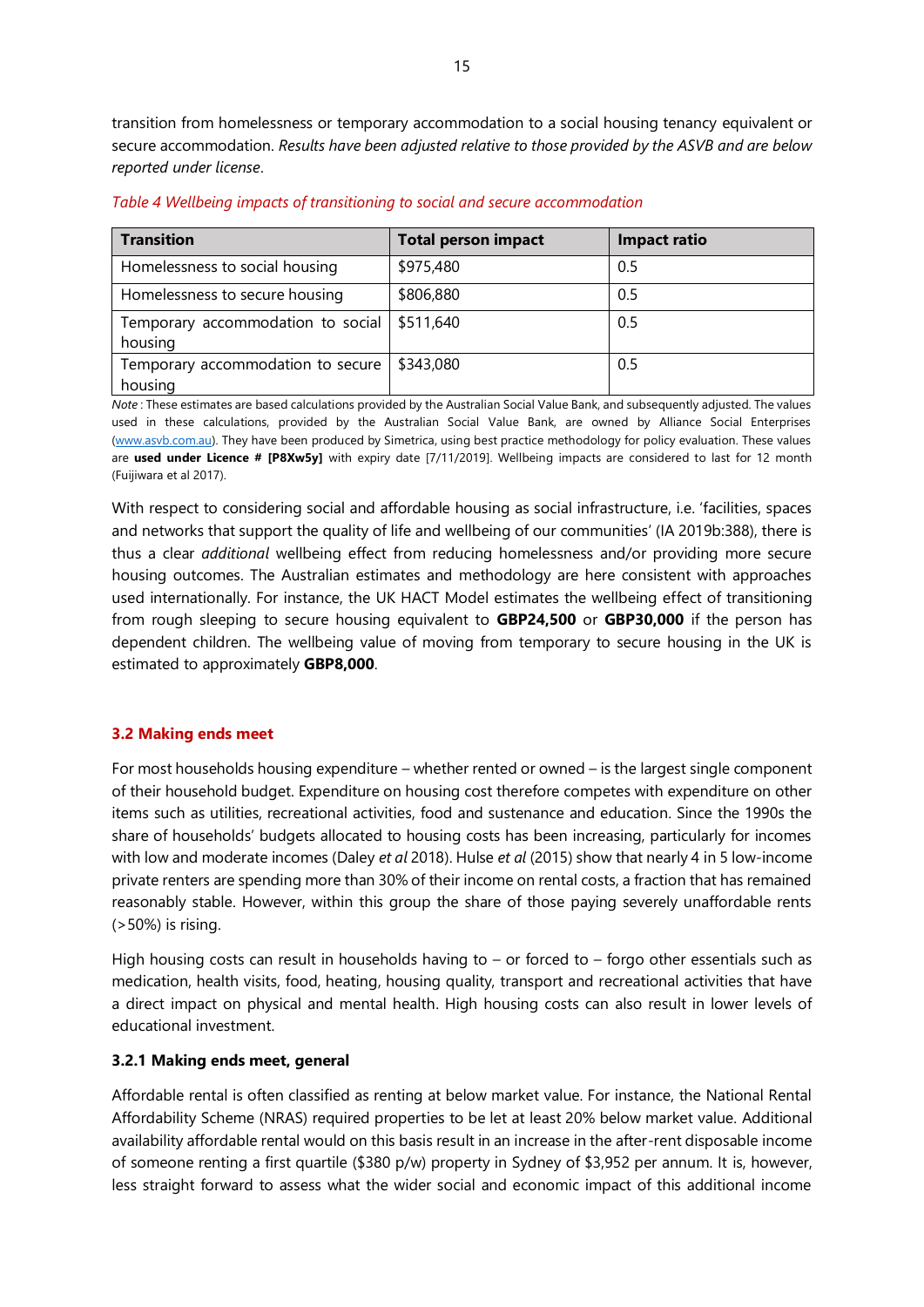might be. One the one hand, the increase in disposable income for lower income households is associated with a decrease in the revenue generated by individual or corporate landlords.<sup>4</sup>

On the other hand, precisely because lower income households are more likely to have to forgo other forms of spending the marginal propensity to consume is greater. In practice, this means that a \$1 in the hands of low-income households is likely to have a greater multiplier effect on the economy as a whole than a \$1 in the hands of a landlord. Gillitzer and Wang (2015:28) for instance estimate that the additional spending (\$0.115) on passenger vehicles by a  $25<sup>th</sup>$  percentile household is x1.43 the additional spending (ca \$0.08) by a 75th percentile household as a result of \$1 increased *housing wealth*. May *et al*  (2019) find that *for all households* a \$1 increase in *disposable income* results in an additional \$0.45 increase in consumption. Based on these ratios a rent reduction for lower income households imply a *net economy wide* increase in consumption of **\$632.40** per person, per annum. <sup>5</sup> Maclennan *et al* (2019) estimate the consumption impact to be \$5,893, but this figure does not include any adjustment for income transfer. Using the same adjustment process as earlier the estimated per annum consumption increase is **\$940** per person.

Forced households budget allocations has wider wellbeing impacts as well. However, the provision of affordable housing will only assist some households in making ends meet. That is, there a multiple reasons for why households may struggle to make ends meet. A key determinant is the level of income in the first place, but also other behavioural and family circumstances. AHURI research suggest that some 25% of households in housing affordability stress 'are forced into decisions that adversely affect them and that they would not make had they not been in housing stress' (Yates *et al* 2007) or Phibbs (2005) where 24% of respondents recently moving into social housing reported feeling financially more secure. A study on the association between affordability stress and consumption decisions in the ACT found that of low and moderate income households experiencing affordability stress some 19% had compromised on food and grocery purchases, 30% on health and medical treatments, and 52% on family and leisure activities (ACTCOSS 2016). Overall therefore for a sample of households experiencing housing affordability stress – some 4 out 5 lower income households (Hulse et al 2015) – the expected impact ratio would be around 0.25 (or 25%).

The ASVB provides wellbeing values for the impact of being able to make ends meet. Based on estimates provided by the ASVB the wellbeing impacts associated with constructing 100 properties social or affordable properties and letting them out to a random sample of low-income household, with an impact ratio of 0.25, would generate a primary benefit of **\$98,170** in Year 1; the project would generate an estimated **\$6,340** per annum in public expenditure saving.<sup>6</sup>

#### <span id="page-15-0"></span>**3.2.2 Educational outcomes and housing stability**

Social housing and, some, affordable housing provides low-income households with greater tenure security. There is a substantial literature on the impact of instable housing outcomes and homelessness on the educational attainment of children. This literature typically finds that frequent relocation and/or

<sup>&</sup>lt;sup>4</sup> In the case of NRAS individual and corporate landlords were compensated for this revenue reduction at a rate that exceeded the rental reduction.

<sup>&</sup>lt;sup>5</sup> This would in effect imply an income transfer from higher income to lower income households. If the consumption increase in \$0.45 then based on the differences ratio in additional spending from Gillitzer and Wang (2015) the economy wide consumption increase for lower income would be \$6,046, whereas the economy wide consumption decline for higher income households would be \$5,414.

 $<sup>6</sup>$  These estimates are based calculations provided by the Australian Social Value Bank, and subsequently adjusted. The values</sup> used in these calculations, provided by the Australian Social Value Bank, are owned by Alliance Social Enterprises [\(www.asvb.com.au\)](http://www.asvb.com.au/). They have been produced by Simetrica, using best practice methodology for policy evaluation. These values are **used under Licence # [P8Xw5y]** with expiry date [7/11/2019].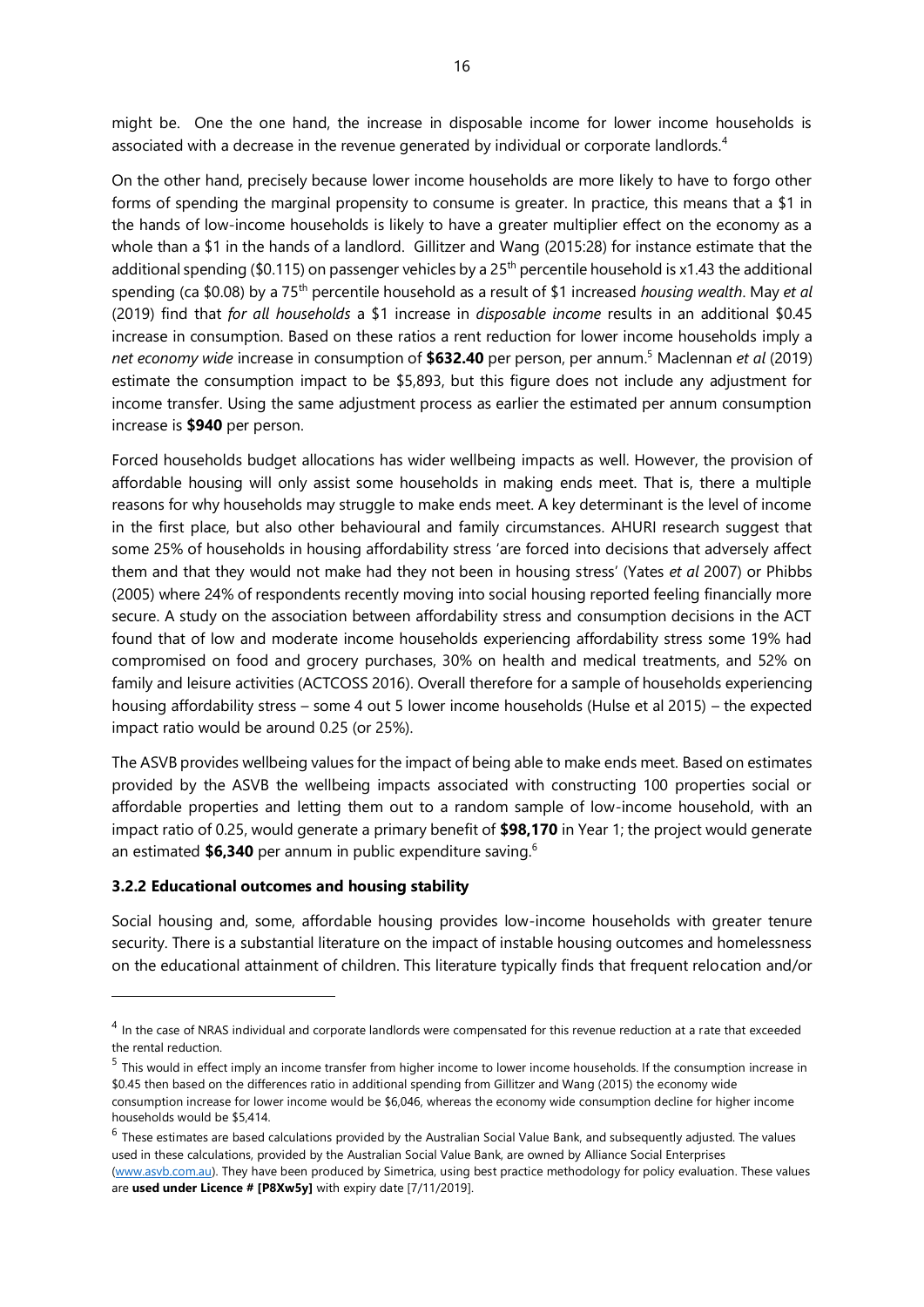homelessness reduces children's' performance in school, particularly with respect to mathematics, is associated with greater truancy/behavioural problems and drop-out rates (Astone and McLanahan 1994, Mueller and Tighe 2007, Jelleyman and Spencer 2008, Dockery et al 2010, Cunningham et al 2010, Galvez and Luna 2014). School performance and completion is also one of the mechanisms through which housing outcomes are linked to human capital accumulation and future productivity/earnings potential (Maclennan et al 2015).

While there is broad agreement in much of the literature of the association between educational outcomes and housing instability, the causal mechanisms that ties housing situation to educational outcome is, however, less well documented. Broadly, two explanations are put forward (Taylor and Edwards 2012). Firstly, due to material hardship parents may not be able to adequately support children's' education through schoolbooks, extra tuition, clothes or health care. For the US Newman and Holupka (2014) find that housing affordability issues causes material hardship resulting in lower education attainment. Secondly, due to family stress brought on by financial hardship more families experience family instability. Australian research suggests that dropout rates following family breakup are higher (Evans et al 2009).

Both of the explanations are, however, problematic with respect to estimating the social return from investing in social and affordable housing. Material hardship may be as a result of high housing costs, but material hardship may also be the result of low income, in which case housing affordability, instability and material hardship all are the social symptoms of low income, rather than direct causes of educational attainment. While it is the case in Australia that low-income households more frequently experience housing affordability stress (Yates 2007, Hulse et al 2015) it does not follow that all households in housing affordability stress, instable housing circumstances or homelessness would achieve better educational outcome if their housing circumstance were improved or their housing costs were reduced.

There may, in other words be other factors generating the educational outcome – e.g. income, parent's own level of education, neighbourhood effects. The latter is particularly relevant with respect to investment in social and affordable housing. Evidence suggests that neighbourhood effects in lower income neighbourhoods may have negative impacts on children's educational attainment (Edwards and Bromfield 2009). The association between parental education levels and children's educational attainment in the short and in the longer-run is also well documented (e.g. Dubow et al 2009). Better housing outcomes would not affected parent's educational level. Ascribing social and economic value to investment in social and affordable housing therefore needs to be cognisant of the distinction between housing outcomes as causal and housing outcomes as another indicator of low-income status or poverty.

A recent Australian study using the Longitudinal Study of Australian Children (LSAC) examines educational and emotional/behavioural outcomes and housing transitions between 2004-2008 (Taylor and Edwards 2012). The study is limited to children aged 4-9 and test for associations between housing stress and cognitive development (receptive vocabulary). While the descriptive statistics show that children in private and social rental, the latter more so than the former, have lower receptive vocabulary scores and higher emotional and behavioural problems, the outcomes are attributed to low income status rather than housing stress. Housing affordability stress is *not* found to separately explain cognitive development or behavioural problems in young children. The Australian evidence thus appears contrary to the US evidence.

However, housing instability (proxied by frequent relocations) is found to have a statistically negative impact on the emotional and behavioural problems of children 4-5 and moving more than two times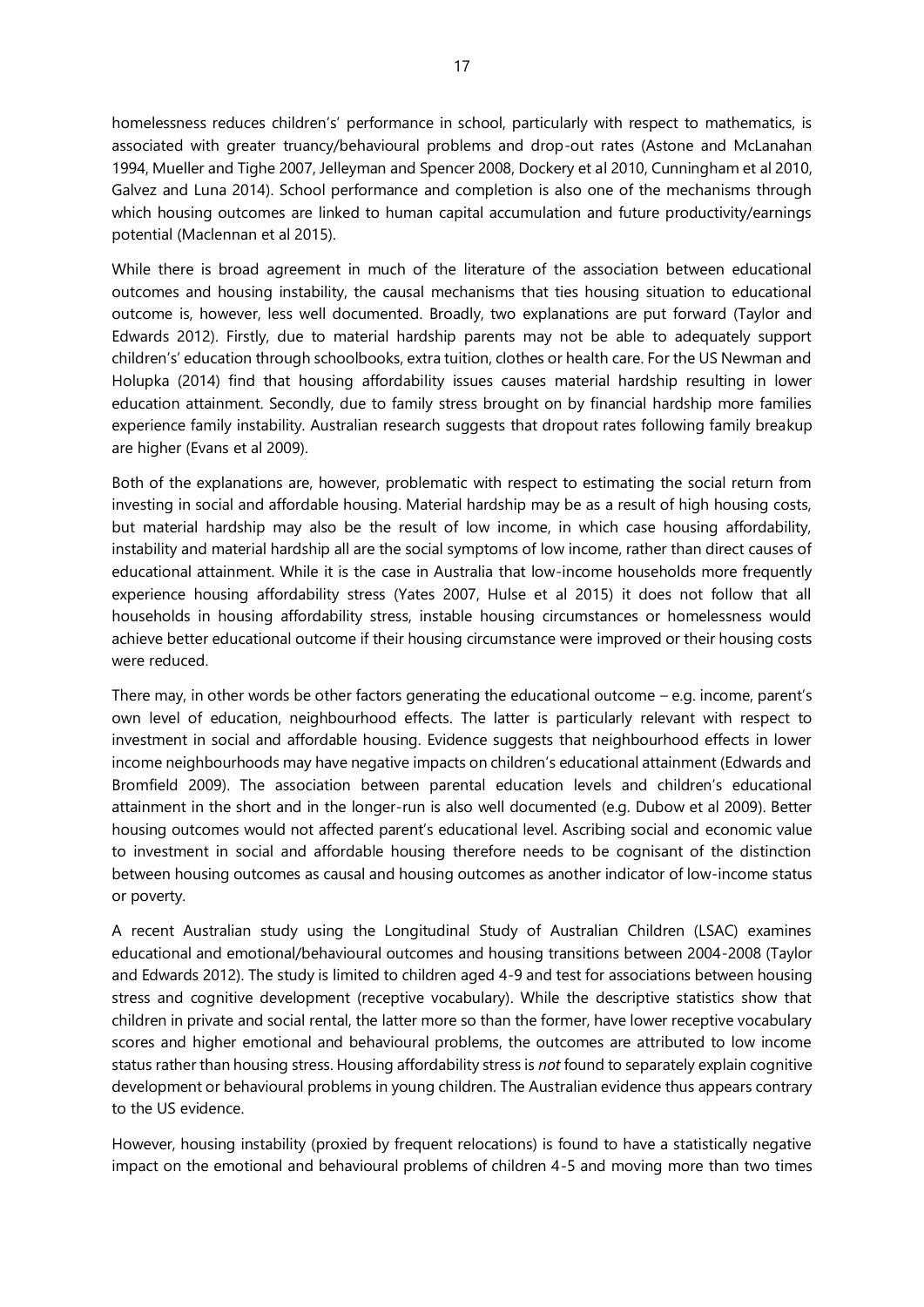between 2004-2008. Emotional and behavioural problems are in separate studies linked to lower educational attainment (Lamb *et al* 2015). There is some evidence that this correlation is somewhat higher in Australia than for other OECD countries (Lamb *et al* 2015).

AHURI research (Phibbs 2005) based on parent's qualitative assessment of children's school performance found that a net of 46% of parents reported an improvement in subject performance after moving into social housing.<sup>7</sup> A net of 35% of parents reported a higher level of motivation in their children. The research does, however, not report impacts on Year 12 completion rates or give an indication of whether the qualitative improvement resulted in Year 12 completion.

When considering social and affordable housing as social infrastructure it is therefore clear that investment in housing, *per se*, may have some positive impact on educational outcomes, but that the incidence – that is the number of children that will be positively affected by better housing outcomes directly – is much more limited. The results in [Table 1](#page-3-0) and [Table 5](#page-17-1) are for an impact ratio of 0.1, but further research is required to establish more precise estimates; and in order to maximise the wider social and economic returns from this aspect of social and affordable housing.

Where there is such an effect, however, the return per individual is significant and evident across a number of dimensions: in wellbeing terms, in earnings and employment opportunity/further studies, and in additional taxable income and forgone social security payment. For instance, Forbes *et al* (2010) find that completing Year 12 is associated with a 10-14% increase in hourly earnings for women and men in Australia, respectively. Leigh finds that Year 12 completion is associated with a 23% increase in wages (Leigh 2008). Ravi and Reinhardt (2011) estimate the additional earnings impact with Year 12 completion to **\$3,016 (\$3,442)**. Estimates for the Dusseldorp Skills Form by Applied Economics (2002) estimates that the additional net present value of lifetime earnings for Y12 completion, compared to Y10 completion, is **\$157,640 (\$239,340)** for males and **\$64,000 (\$97,170)** for females, or **\$3,750 (\$5,690)** and **\$1,520 (\$2,310)** per annum for males and females, respectively.

[Table 5](#page-17-1) summarises the estimated social and economic impact from completing Year 12 schooling in Australia and improved mathematics attainment. The results in row 2 and 3 are based the ASVB and total impact values from constructing 100 affordable properties for households with one child each. *Results have been adjusted relative to those provided by the ASVB and are below reported under license*.

| <b>Dimension</b>                   | <b>Completing Y12</b> | Impact ratio |
|------------------------------------|-----------------------|--------------|
| Total Wellbeing Value <sup>a</sup> | \$99,940              | 0.10         |
| Total government <sup>a</sup>      | \$3,590               | 0.10         |
| Earnings                           | $$3,442^b - $4,000^c$ | 0.10         |

#### <span id="page-17-1"></span>*Table 5 Wider social and economic benefits: education*

*Note* : a These estimates are based calculations provided by the Australian Social Value Bank, and subsequently adjusted. The values used in these calculations, provided by the Australian Social Value Bank, are owned by Alliance Social Enterprises [\(www.asvb.com.au\)](http://www.asvb.com.au/). They have been produced by Simetrica, using best practice methodology for policy evaluation. These values are used under Licence # [P8Xw5y] with expiry date [7/11/2019]. **b** Impact based on Ravi and Reinhardt (2011) and adjusted for CPI to 2018 value. *CImpact based on Applied Economics (2002)*, average of male and female, and adjusted for CPI to 2018 values.

#### <span id="page-17-0"></span>**3.2.3 Depression, anxiety and health related impacts**

Section 3.1 detailed a number of health related wellbeing benefits and public policy expenditure savings from transitioning people who are homeless to social and affordable housing. In many cases health

 $<sup>7</sup>$  The survey research found that 53% of parents reported an improvement whereas 7% reported a worsening in performance</sup> (Phibbs 2005). The net impact is thus 46% assuming that the 7% who experience a worsening cancel out 7% of the improvement. The net figure is not part of Phibbs' study.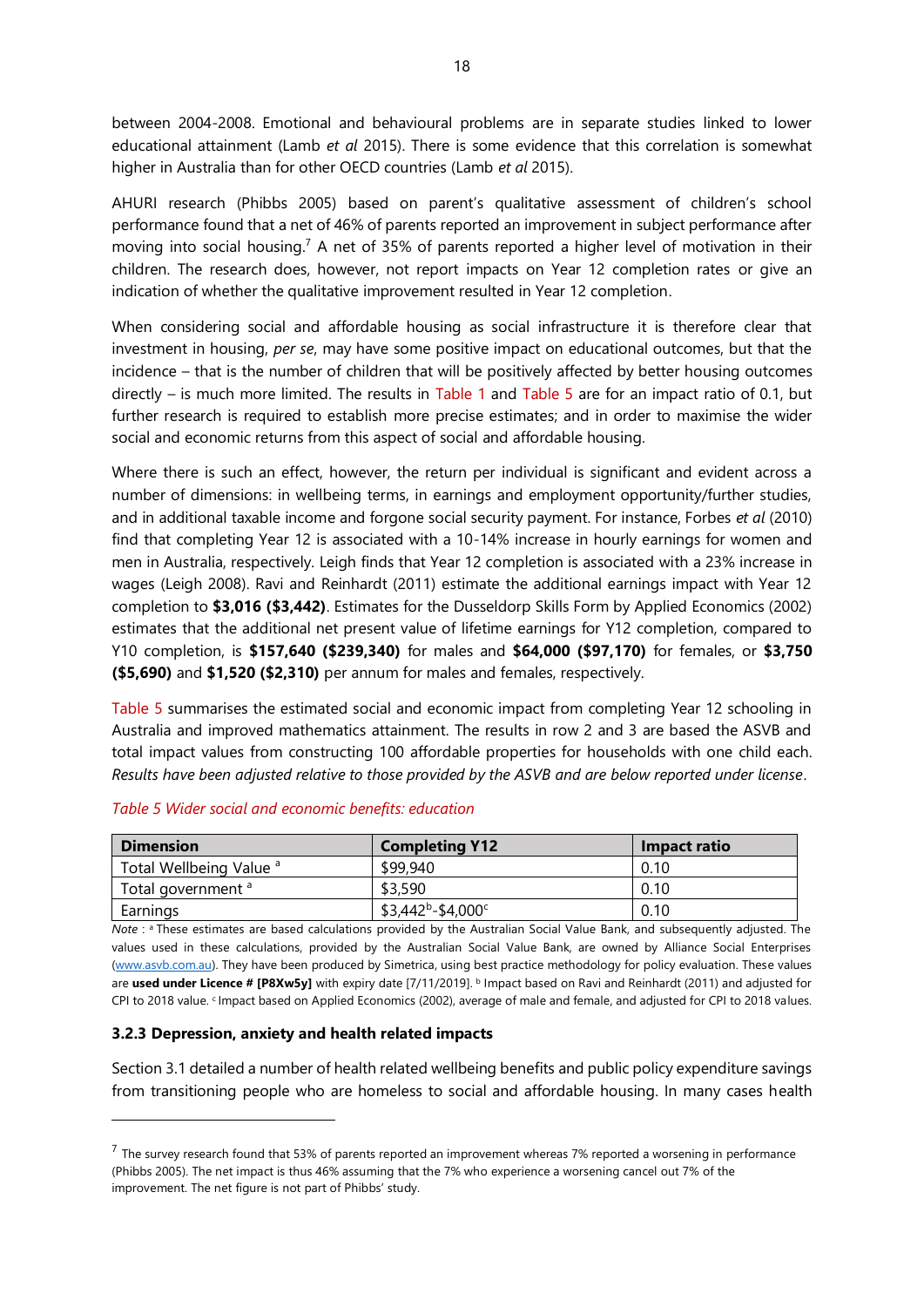related circumstances are a pathway into homelessness. In this section, additional wellbeing benefits and public policy expenditure savings are discussed focusing on the impact of housing affordability stress and security of tenure.

Housing affordability and uncertainty around housing/tenure stability is often argued to adversely affect the health, mental health and wellbeing of households by reducing households' sense of ontological security and empowerment/control, as well as the added stress of frequent relocations and search for affordable housing (e.g. Phibbs 2005, Lewis 2006, Hulse and Saugeres 2011, Colic-Peisker *et al* 2014). Baker et al (2017), for instance, show that the incidence of what they term 'housing insults' strongly correlates with the incidence of clinical depression.<sup>8</sup> Nationally and internationally (Brennan and Galvez 2017), there is thus considerable evidence that the incidence of housing affordability and/or quality and various mental health related indicators is strong. However, the pathways in and out of depression are complex and multifaceted and reflect personal as well as socioeconomic traits and circumstances (Handley *et al* 2019).

In terms of identifying the wider social and economic benefits of investing in social and affordable housing a key question is the extent to which housing affordability and security of tenure provides a *causal* explanation for stress and mental health related outcomes; and what the incidence of any causal effects might be (how many are affected). On the issue of causal explanations a number of Australian studies find that, for private renters, a change in affordability (from affordable to unaffordable) is associated with a small decline in the Mental Health Inventory (MHI-5) measure (Bentley et al 2016) and the SF-36 Mental Component Summary (Mason et al 2013). The Australian evidence thus suggests that the experience of housing affordability and/or stability in some cases results in mental health issues that otherwise, other things being equal, would not have occurred.

Two Australian studies provide some information on what the incidence of these effects might be. Firstly, Phibbs (2005:67) finds that some 6% of respondents reported feeling less stressed/depressed as a result of moving into social housing.

Secondly, using a combination of descriptive statistics and multivariate regression analysis Yates (2007) shows that the incidence of financial stress is particularly high amongst private (31%) and public (49%) renters, but the study also finds that for public renters there is little difference between those who also experience housing affordability stress and those who do not. For private renters those who experience housing affordability stress have a 9%point higher rate of reporting high financial stress as well (Yates 2007:38). Moreover, there is a correlation between income percentile and incidence of both housing affordability and financial stress. At the broad level the study concludes that when considering *all* tenures 'the probability of being in financial stress is affected by the same risk factors that determine the likelihood that a household is in housing stress' (Yates 2007: 44). The study then goes on to attempt to identify the impact of housing affordability stress on financial stress over and beyond common risk factors and finds that when controlling for one risk factor at the time the an increase in housing affordability stress is associated with a 6-10% increase in high levels of financial stress; and 14-18% increase in some financial stress.

Taken together the Australian evidence suggests that there is an independent effect of housing affordability stress on the experience of financial stress and mental health issues, that this effect may be higher in private and public rental where it may also reflect a sense of ontological security. In the absence of causal estimates that consider causality and qualitative magnitude jointly between housing

 $8$  Housing Insults is a composite measure that includes housing affordability, but also a range of housing quality related indicators (Baker *et al* 2017).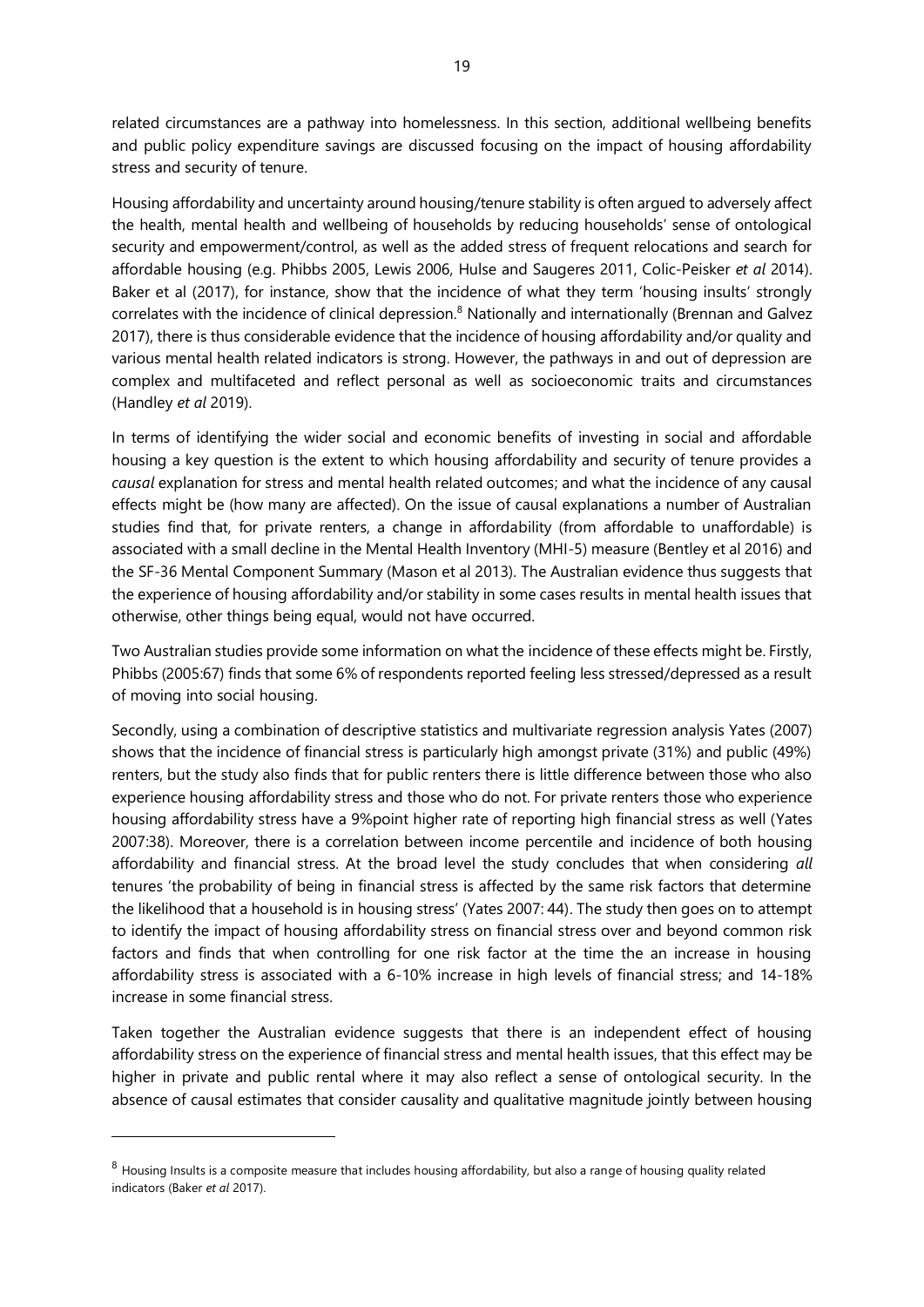affordability and depression, anxiety and other mental health experiences a guestimate of the impact is around 4-6%. Further research is, however, required to establish direct estimates.

Episodes of depression and anxiety has financial costs for both individuals and the public policy. Hawthorne et al (2003) estimate that the personal costs per annum to an individual in South Australia with severe depression is \$14,670 and \$4,130 per annum to the health sector.<sup>9</sup> For 'other depression' the equivalent costs are **\$4,650** (individual) and **\$1,220** (health sector). For an affordable housing project in a medium land and medium rent location in Melbourne and Sydney the average health cost saving per property would on these estimate amount to some 1.3% (severe) and 0.4% (other) of the required annual subsidy to meet the gross financing gap. Importantly, for some individuals with mental health issues the cost of keeping them in the community is substantially less than specialist accommodation. However, a lack of appropriate housing and support is resulting in additional cost to the public sector (PC 2019:548). Social and affordable housing can here provide a cost-effective way of managing mental health related public costs (PC 2019). However, housing and mental health services are currently not sufficiently integrated to play such as role, in part due to a lack of appropriate and available housing options (PC 2019, Brackertz et al 2019).

Both the UK HACT model and the ASVB provides wellbeing estimates for relief from anxiety and stress. The UK HACT model estimates the wellbeing impact of to be equivalent to **GBP 37,770** per person. Based on estimates provided by the ASVB the wellbeing impacts associated with constructing 100 affordable properties and letting them out to a random sample of low-income household experiencing housing affordability stress, with an impact ratio of 0.06, would be **\$65,586** in Year 1.<sup>10</sup>

Phibbs (2005:61) finds that heavy health service users experienced an average reduction in monthly health expenditure of **\$46** per person. However, the research also found an increase in monthly health expenditure by light users of health services so that the average total reduction in health expenditure was **\$2** per person.

The ASVB also provides Wellbeing Values for reduced parental stress. Assessing the impact/causal relationship between access to social or affordable housing and the incidence of parental stress is, however, difficult. Based on a two-time period survey of recent social housing entrants Phibbs (2005) finds that 6% of respondents reported feeling less stressed/depressed, using government services less due to lower levels of stress. At an impact ratio of 0.06 and an affordable housing project of 100 properties would generate a total Wellbeing Value of **\$38,360**. 11

are **used under Licence # [P8Xw5y]** with expiry date [7/11/2019].

 $11$  These estimates are based calculations provided by the Australian Social Value Bank, and subsequently adjusted. The values used in these calculations, provided by the Australian Social Value Bank, are owned by Alliance Social Enterprises [\(www.asvb.com.au\)](http://www.asvb.com.au/). They have been produced by Simetrica, using best practice methodology for policy evaluation. These values

 $9^{9}$  Cost estimates are in both cases CPI adjusted from their 2002 level to 2018 values.

 $10$ These estimates are based calculations provided by the Australian Social Value Bank, and subsequently adjusted. The values used in these calculations, provided by the Australian Social Value Bank, are owned by Alliance Social Enterprises [\(www.asvb.com.au\)](http://www.asvb.com.au/). They have been produced by Simetrica, using best practice methodology for policy evaluation. These values are **used under Licence # [P8Xw5y]** with expiry date [7/11/2019].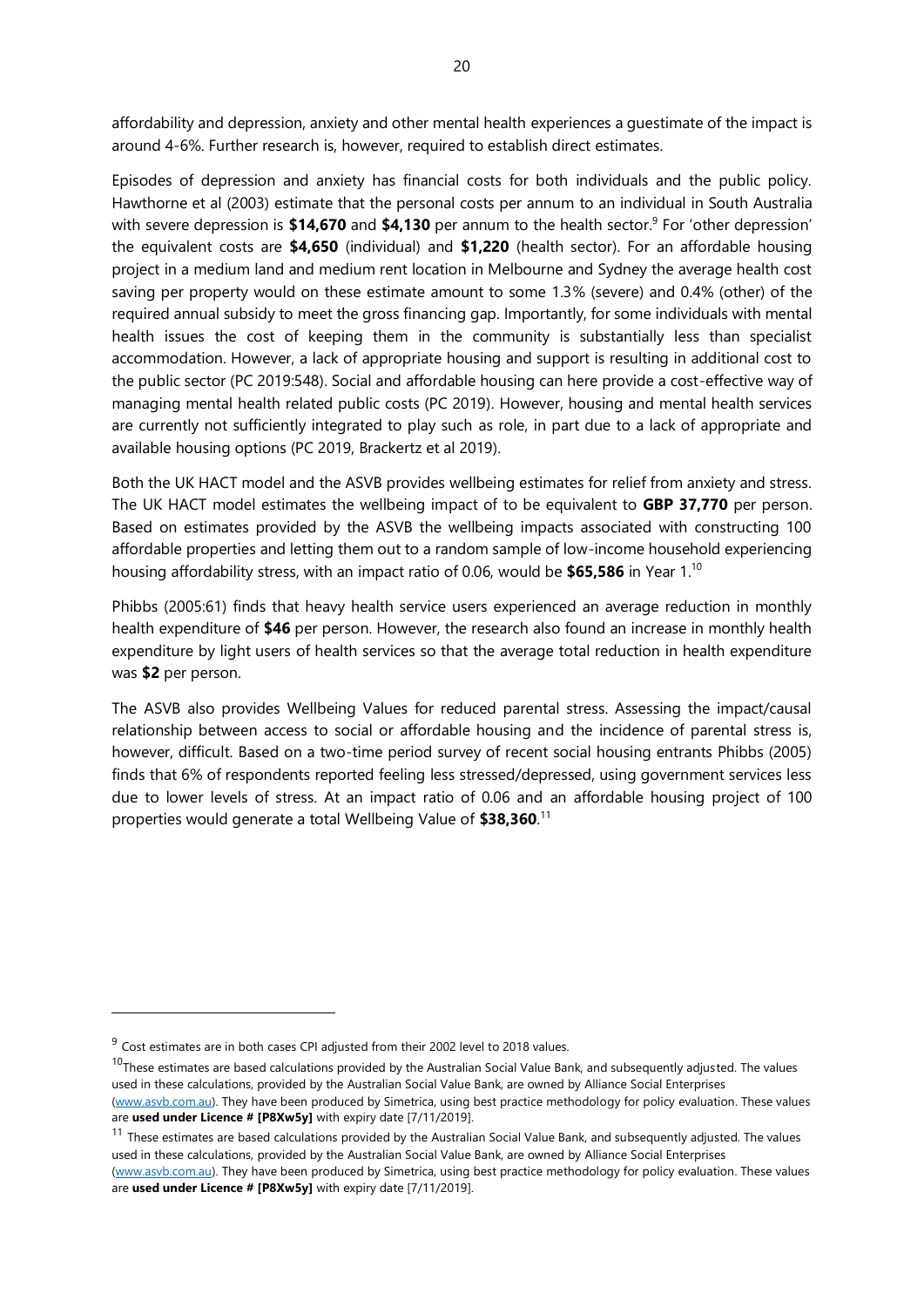#### <span id="page-20-0"></span>**3.2.4 Overcrowding**

High housing cost and availability of suitable housing will in some instances lead to more intensive utilisation of housing assets, resulting in overcrowding. Overcrowding is particularly prevalent in a number of indigenous communities (AHIW 2014), but is also a feature of families 'doubling up' and sharing arrangements to reduce housing costs or availability of adequate housing. Overcrowding has been found to coincide with a greater risk of infectious disease and higher blood pressure (Pomeroy and Marquis-Bissonnette 2016), detrimental to mental health outcomes (Phibbs 2005, FACS 2016), and negative impact on ability to complete school work (Pomeroy and Marquis-Bissonnette 2016), learning progression (Mullins *et al* 2001) and school attendance (Chaloner *et al* 2015). There is also a growing body of research that documents the impact of housing outcomes and perceived housing outcomes (e.g. perceptions of crowding) on family functioning (Thornock *et al* 2019), punitive parenting practices (Young 2002 cited in FACS 2016) and parental stress (Bridge *et al* 2003). Chaotic home lives (noisy or overcrowded) is also found to correlate with behavioural problems, cognitive development and school attainment (Jaffee *et al* 2012).

According to the 2016 census, some 8% of indigenous households in major cities lived in overcrowded conditions, rising to nearly 25% in remote and very remote areas (AIHW 2019a). AIHW data shows that some 4% of public and community housing also is overcrowded (AIHWb); nationally overcrowding in the private rental sector is approximately 7%, rising to 11% in Sydney.<sup>12</sup> Between 2006 and 2016 the number of people experiencing severe overcrowding – defined by the ABS as requiring at least four more bedrooms – increased from 31,500 to 51,100.

Wellbeing values in the ASVB provides monetised equivalents of transitioning from overcrowded to not overcrowded living conditions. With respect to thinking about social and affordable housing as social infrastructure and the social return on such an investment will be determined by the allocation policy that governs access. Unlike the schooling and health effects the impact ratio is therefore predominantly a matter of choice/regulation. To maximise the social return, dwellings could exclusively be made available to households experiencing overcrowding. If this was the case then a project delivering 100 affordable properties would be associated with a Wellbeing Value (primary/person benefit) of **\$291,270** and a cost saving to government **\$3,485**. 13

#### <span id="page-20-1"></span>**3.2.5 Family stability and functioning**

AHURI research shows that stability of tenure enables people focus on longer-term goals, such as family relationships (Lewis 2006). A lack of affordable housing options may also mean that individuals are unable to escape violent and abusive living/family situations. Canadian research found that 1 in 3 women returned to an abusive relationship because of missing affordable housing options (Ponic cited in Thomas 2017). In Australia 42% of people assisted by specialist homelessness services in 2017-18 had experienced family and domestic violence; some 9 out of 10 people receiving crisis payment on the grounds of domestic violence had left their home (AIHW 2019c).

The drivers of family and domestic violence are highly complex and there is little evidence in the literature on direct impact of housing costs on increases or decreases in the incidence of abuse.

<sup>&</sup>lt;sup>12</sup> Private sector overcrowding in based on Survey of Income and Housing 2015-16. Author's calculation based on Housing Appropriateness measure needing 1 or more bedrooms (Canadian National Occupancy Standard).

<sup>&</sup>lt;sup>13</sup> These estimates are based calculations provided by the Australian Social Value Bank, and subsequently adjusted. The values used in these calculations, provided by the Australian Social Value Bank, are owned by Alliance Social Enterprises

[<sup>\(</sup>www.asvb.com.au\)](http://www.asvb.com.au/). They have been produced by Simetrica, using best practice methodology for policy evaluation. These values are **used under Licence # [P8Xw5y]** with expiry date [7/11/2019].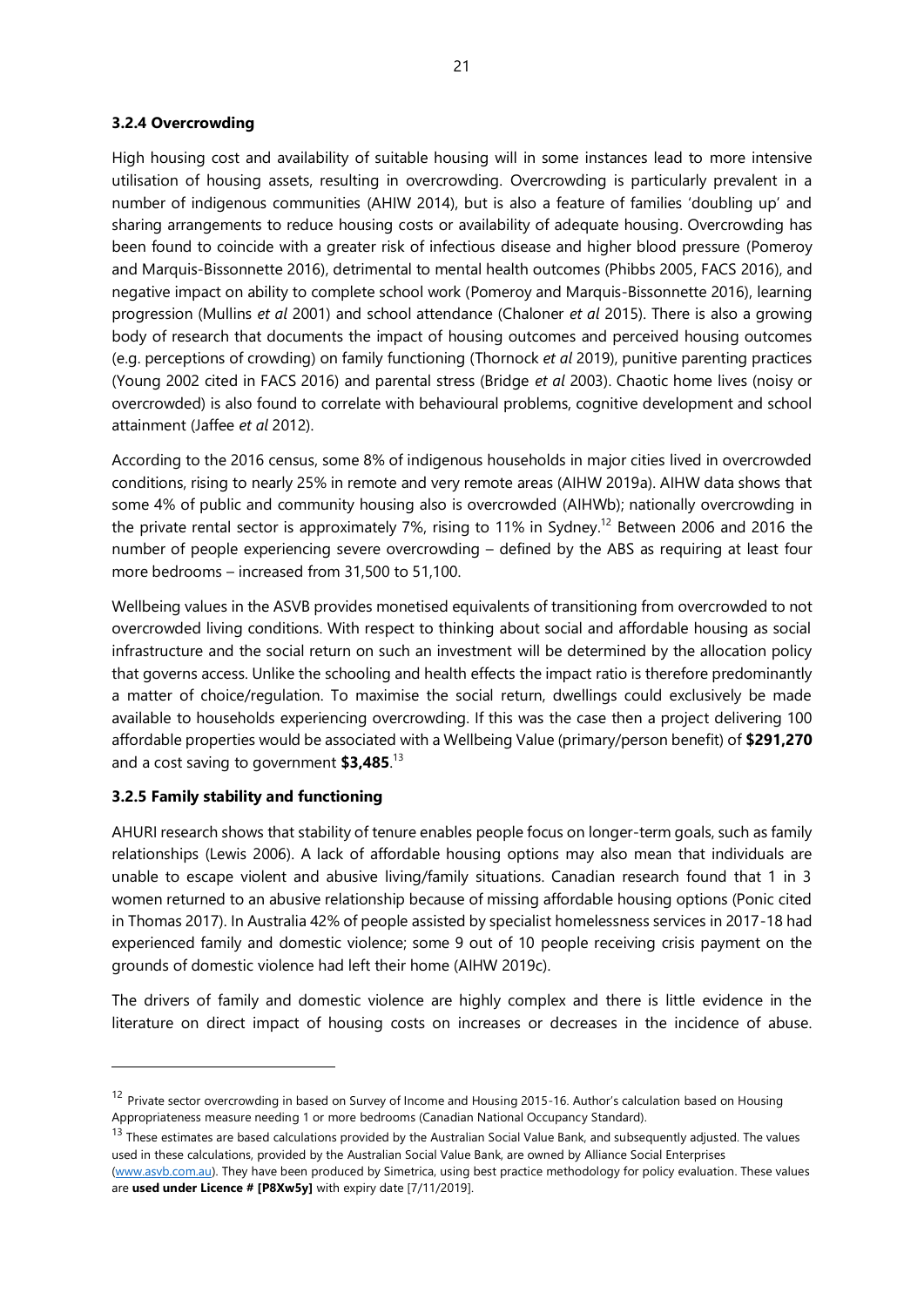However, a lack of social and affordable housing is also in Australia shown to exacerbate the public sector cost of dealing with family and domestic violence. Escapees from abusive relationship often end up in crisis accommodation in the first instance, but the absence of follow-on housing options results in individuals (primarily women) returning to abusive relationships and becoming repeat users of services, with some 60% of people seeking refugee or emergency accommodation turned away. One Australian submission to the parliamentary Inquiry into Domestic Violence in Australia estimates the cost difference to **\$23,450** per person (Finance and Public Administration Reference Committee 2015).

Canadian research further suggests a positive association between affordable and stable housing, and family stability, due to reduce 'disruptive influences' from high housing costs (Pomeroy and Marquis-Bissonnette 2016). However, the literature is currently insufficient to say much about the causality and hence the, potential, impact ratio that provision of social and affordable housing might have in this respect. Hulse and Stone (2007) find a strong positive association between stability in housing and a number of dimensions of social connectedness, although the effect of housing change on social connectedness was found to be limited.

#### <span id="page-21-0"></span>**3.3 Social and affordable housing as a platform and social justice**

The above section has attempted to separate – or at least be clear about – the wider social and economic outcomes generated by social and affordable housing as social infrastructure, as opposed to the service delivery, and the efficacy of service delivery, that is enabled through construction of social and affordable housing *and* the provision of wider social and economic services that associated with many social and affordable housing providers.

#### <span id="page-21-1"></span>**3.3.1 Platform for additional support**

In this section additional social and economic wellbeing effects generated by provision of further tenant services and support are considered. As with the results throughout Sections 3.1 and 3.2, and in line with housing first principles, the combination of housing as a platform (infrastructure) for delivering additional tenant-specific services provides a considerable potential to increase the wider social and economic benefits associated with social and affordable rental.

The argument here is similar to the argument around mental health – social and affordable housing provides a platform for integration of services from which social and affordable housing providers can address individual and community health, education, jobs-readiness, networking and social capital skills that play both a preventative and an efficacy of treatment role for individuals, communities and public sector expenditure.

[Table 6](#page-22-2) (next page) reports the Wellbeing Values associated with a number of health, employment and community services frequently provided by social and community housing providers in Australia. The monetary estimates are based on the UK's HACT model and discussed in Fuijiwara 2013. Many of the values are obtainable through the Australian Social Values Bank as well.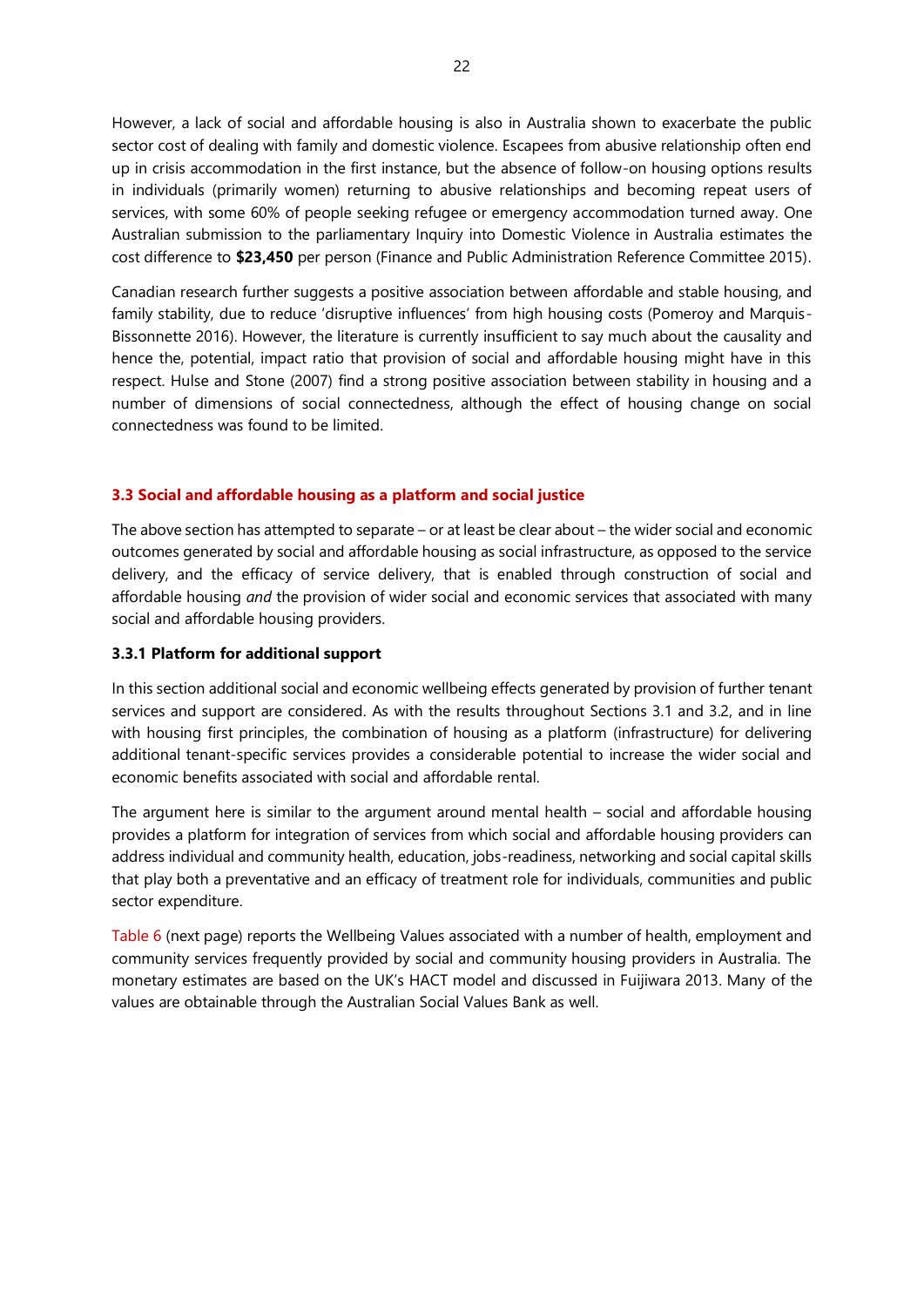#### <span id="page-22-0"></span>**3.3.2 Affordable housing and social justice**

Not all wider social and economic outcomes associated with social and affordable housing are easily quantifiable. Work by SGS Economics and Planning details the links between housing development and the social profile of Australian cities (SGS 2013). Their overall conclusions are that (SGS 2013:8):

- Lack of affordable housing can result in locational disadvantage and social polarisation within the city.
- Lack of affordable and diverse housing can create displacement of low-income households.
- A segmented housing market can create a city, which excludes some groups.
- A mix of housing and household types is critical to achieving demographic diversity within the city.

Social and affordable housing – in relevant locations – can thus be integral to facilitating more socially just, inclusive and diverse cities.

#### <span id="page-22-2"></span>*Table 6 Housing as a platform for health, employment and community services, per annum*

| <b>Transition</b>                                                         | <b>Wellbeing value</b> |
|---------------------------------------------------------------------------|------------------------|
| From unemployment to employment <sup>a</sup>                              | GBP 14,433             |
| Participation in 1 adult learning course                                  | <b>GBP 745</b>         |
| Learning that helped people feel more confident with family and others    | GBP 690                |
| Learning that helped people become more confident parents                 | GBP 609                |
| Learning that helped people to be able to help their children with school | GBP 435                |
| Volunteering regularly                                                    | GBP 11,800             |
| Relief from problems connected with: arms, legs, hands, feet              | GBP 1,306              |
| Relief from chest/breathing problems, asthma, bronchitis                  | GBP 2,230              |
| Relief from heart/blood pressure or blood circulation problems            | GBP 1,546              |
| Relief from stomach/liver/kidneys or digestive problems                   | GBP 6,039              |
| Relief from depression, anxiety                                           | GBP 43,453             |
| Relief from alcohol or drug related problems                              | GBP 24,257             |
| Relief from migraine or frequent headaches                                | GBP 3,626              |
| Relief from health problems that limit daily activities                   | GBP 10,220             |
| Relief from health problems that limit amount or type of work             | GBP 2,354              |
| Participating in sport at least once per month                            | <b>GBP 428</b>         |
| Participation in sports at least once per week for 2 months <sup>a</sup>  | GBP4,179               |
| Avoiding family separation                                                | GBP 3,400              |
| Not having to provide residential carer                                   | GBP 830                |
| Relief from being burdened with financial debt                            | GBP 2,300              |
| Socialising on most days of the week                                      | GBP 3,000              |

*Note*: all values taken from Fuijiwara (2013) except <sup>a</sup> taken from HACT model version 4.

#### <span id="page-22-1"></span>**3.4 Employment, education and productivity**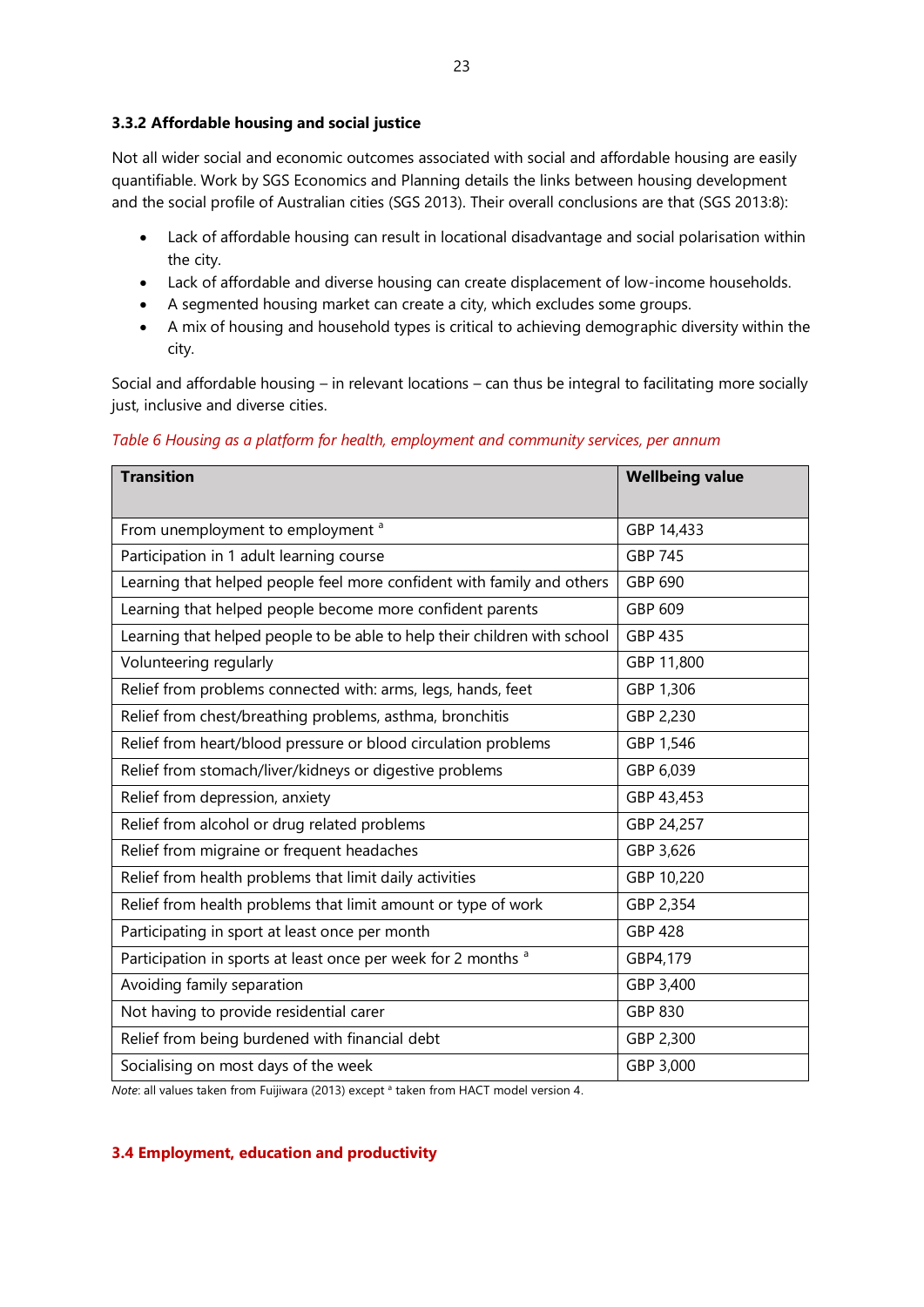Section 3.2.2 shows that the individual's return to completing Year 12 is considerable. Similarly, estimates of the return to employment are substantial [\(Table 6\)](#page-22-2). In both cases, however, the impact of access to social housing on educational and employment outcomes *in isolation* is more uncertain, and contingent on a number of regulatory settings (Dockery et al 2008). Australian research suggests that individual characteristics (PC 2015), parents' skills and education (Applied Economics 2002), neighbourhood effects (Hughes 2006) and limited social networks (Hughes 2006) significantly determines educational attainment and employment outcomes. Although not uncontroversial (Terrill and Batrouney 2018), there is also a concern increasing housing costs is further exacerbating the separation of low-income jobs and housing options (Maclennan et al 2015, Nouwelant et al 2016); and exacerbating barriers to employment and retainment of employees in a number of low-income jobs (Nouwelant et al 2016). Employment, education and productivity outcomes are thus highly complex.

However, housing, *per se*, is one of many infrastructures that enables workers to be productive – for urban economies the supply chains of skilled and unskilled labour involves more than number of people and years of training/education (Maclennan et al 2015).

In considering social and affordable housing as social infrastructure it is clear that social and affordable housing *can* intersect with and provide a platform from where to address a number of the individual and area-based determinants employment and education outcomes:

- Provide housing at reduced costs that enables lower-income households to live closer to employment opportunities. This has a dual income (incentive) effect – more retained earnings, lower commuting costs;
- Many social and affordable housing providers provide additional employment, skills and financial literacy support to tenants;
- Provide family and parenting skills that enhance the home-learning environment;
- Engage in place-making activities that increase tenant's social networks and capital in mixed income neighbourhoods.

It should be noted that the employment and education outcomes will be highly contingent on allocation and access policies. Some social housing residents, or those on waiting lists, have multiple barriers to employment, including health, skills and various forms substance abuse. The interaction of these barriers with any housing stability and/or housing affordability effects is likely to mitigate the efficacy of housing provision alone (Cigdem-Bayram et al 2017). Social and affordable housing can here play an important *housing first* role, but it is likely that positive outcomes will be the result of housing *and* additional support (Section 3.3). For other entrants into social and affordable housing the additional residential stability may make it easier to maintain employment. Evidence by the Productivity Commission suggests that for entrants into social housing in Western Australia and South Australia there was some increase in employment when people from the waiting list obtained social housing allocation (PC 2015:44).

# <span id="page-23-0"></span>**3.4.1 Simulating the productivity effect of well located, affordable housing**

Maclennan *et al* (2019) construct a computable general equilibrium (CGE) model to estimate the wider economic impact from affordable housing construction. The model estimates the agglomeration and density effects, human capital accumulation effects, construction effects, household consumption and savings behaviour from constructing an additional 12,500 affordable properties in Sydney over 10 years, in locations that provided proximity to jobs concentrations/transport. Their model finds:

• A **\$2,554** saving per annum per worker due to changing commuting costs and distance, of which **\$1,227** would be output gain.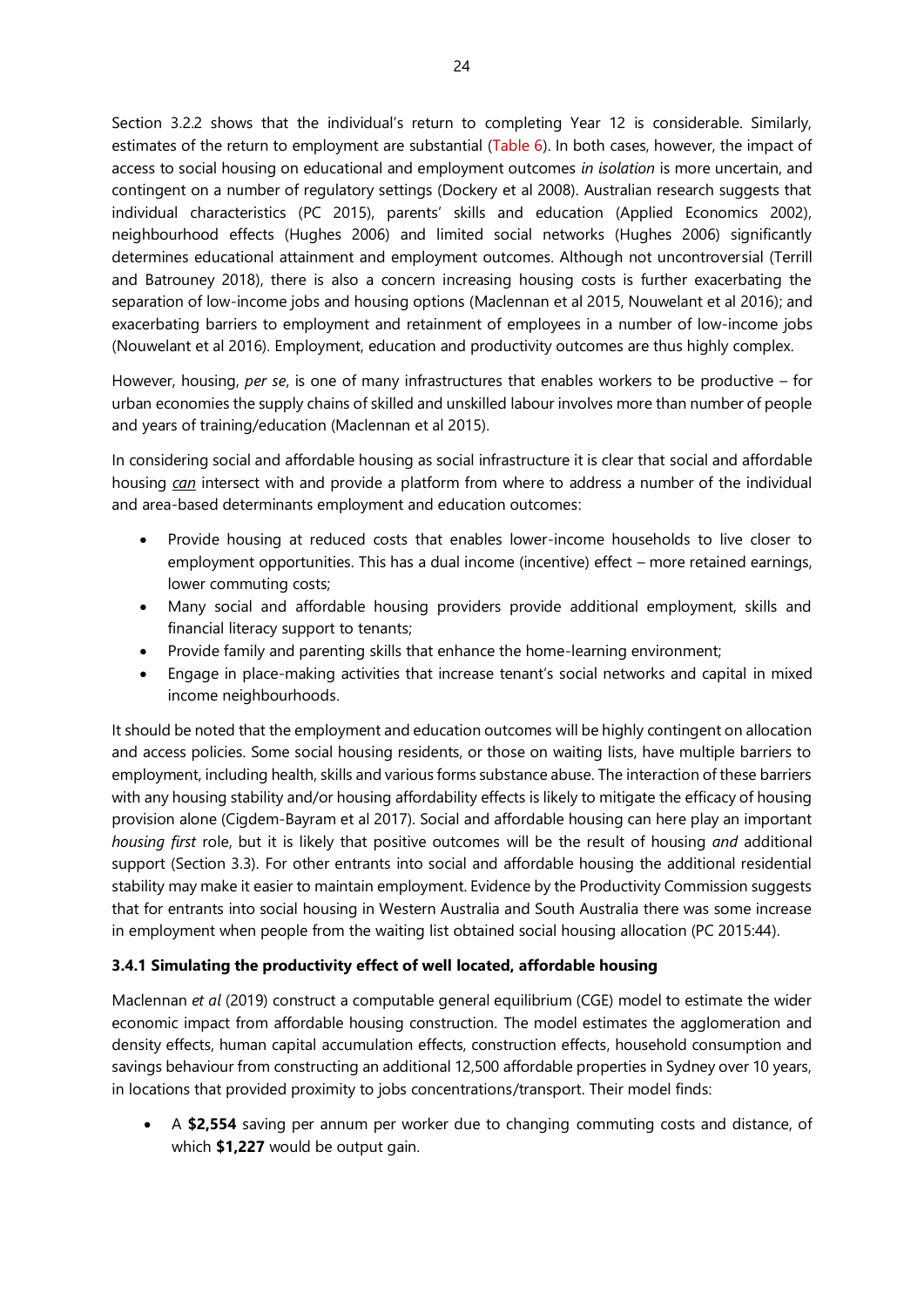- A lifetime earnings increase of unskilled labour of \$56,000 due to agglomeration effects, and an average **\$19,865** per working person, per annum human capital accumulation.
- A **\$5,893** per annum per household reduction in housing costs (see Section 3.2.1 for net impact estimates).

In considering the wider social and economic impacts of social and affordable housing as social infrastructure additional key insights from this work is that, like other housing construction, there are significant wider economic effects that contribute to economic output and, potentially, to productivity growth. However, a long-term program of social and affordable housing as social infrastructure will in addition have (potential) counter-cyclical benefits that benefits the economy and the construction sector through periodic downturns.

A Canadian study suggests that beyond the economic stimuli generated by any housing construction, the additional value added economic impact from constructing affordable housing ranges from 20- 30%. For affordable housing that specifically targets marginalised populations the additional value added increases to some 90% (Constellation Consulting Group 2016). The additional value added is related to greater disposable income, health and wellbeing effects.

When considering the conventional productivity benefits alongside the wider social and economic benefits it is clear that the provision of well located, potentially additionally supported, social and affordable housing has the potential to deliver significant productivity gains alongside wider social and wellbeing outcomes. Based on the work of Maclennan *et al* (2019) the wider economic benefits are comparable to the financing gap for affordable housing.

# <span id="page-24-0"></span>**4. Conclusion**

The aim of this report was to conduct a literature review of key evidence on the wider social and economic returns of investing in social and affordable housing, in order to assist CHIA's submission to Infrastructure Australia in preparation for the 2021 *Infrastructure Priority List*.

Overall, the literature shows a strong association between housing affordability stress and housing instability, and a number of social and economic indicators at the individual (household) and community level.

The causal relationship between these elements is in many cases difficult to establish and likely to be small. Nevertheless, the available evidence clearly shows that the investment in social and affordable housing can unlock significant wider social and economic impacts that otherwise impose economic, social and/or environmental costs, or that realise additional economic, social and environmental benefits. In a number of cases the achievable public sector savings constitute a significant proportion of the subsidy that is required for a positively geared social and affordable housing project over a 20 year period.

This highlights two dimensions of social and affordable housing as essential social infrastructure:

- 1. Social and affordable housing as an independent effect on the wellbeing, productivity and costreducing outcomes for individuals and society.
- 2. Social and affordable housing as a platform for unlocking additional individual and societal wellbeing, productivity and cost-reducing outcomes for individuals and society.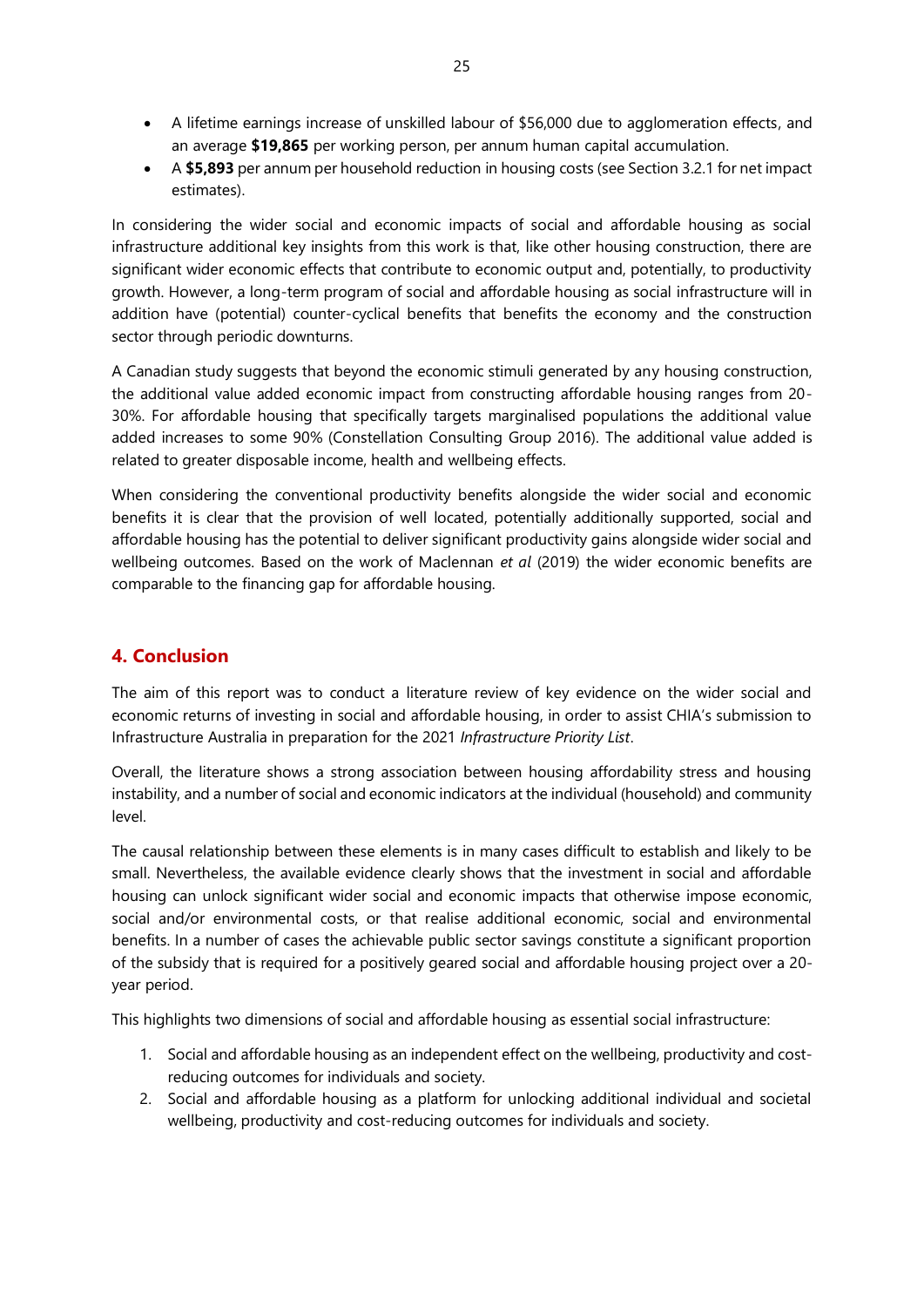In both cases the access or allocation rules will have a significant bearing on the wider social and economic benefit produced for specific investment projects with higher impacts associated with relief from homelessness and violent home life circumstances.

There is an important distinction between individual impacts from access to social and affordable housing and the wider societal benefits. The impacts presented in this report (Section 3 and summarised in [Table 1](#page-3-0) and [Table 2\)](#page-4-0) are in part the product of an engineered impact ratio. In practice, the impact ratio will be mitigated by institutional rules around access to new social and affordable housing and the availability of information to target allocation. However, even an income transfer – such as might take place with setting rent levels below market rates – can produce significant economic benefits on a year in, year out basis.

With respect to Infrastructure Australia's assessment framework and materially improve national productivity, by addressing a problem that otherwise imposes economic, social and/or environmental costs or by realising economic, social and environmental benefits the results in this report suggests that meeting the \$30 million per annum benchmark is feasible, but will be a combination of scale and allocation policy.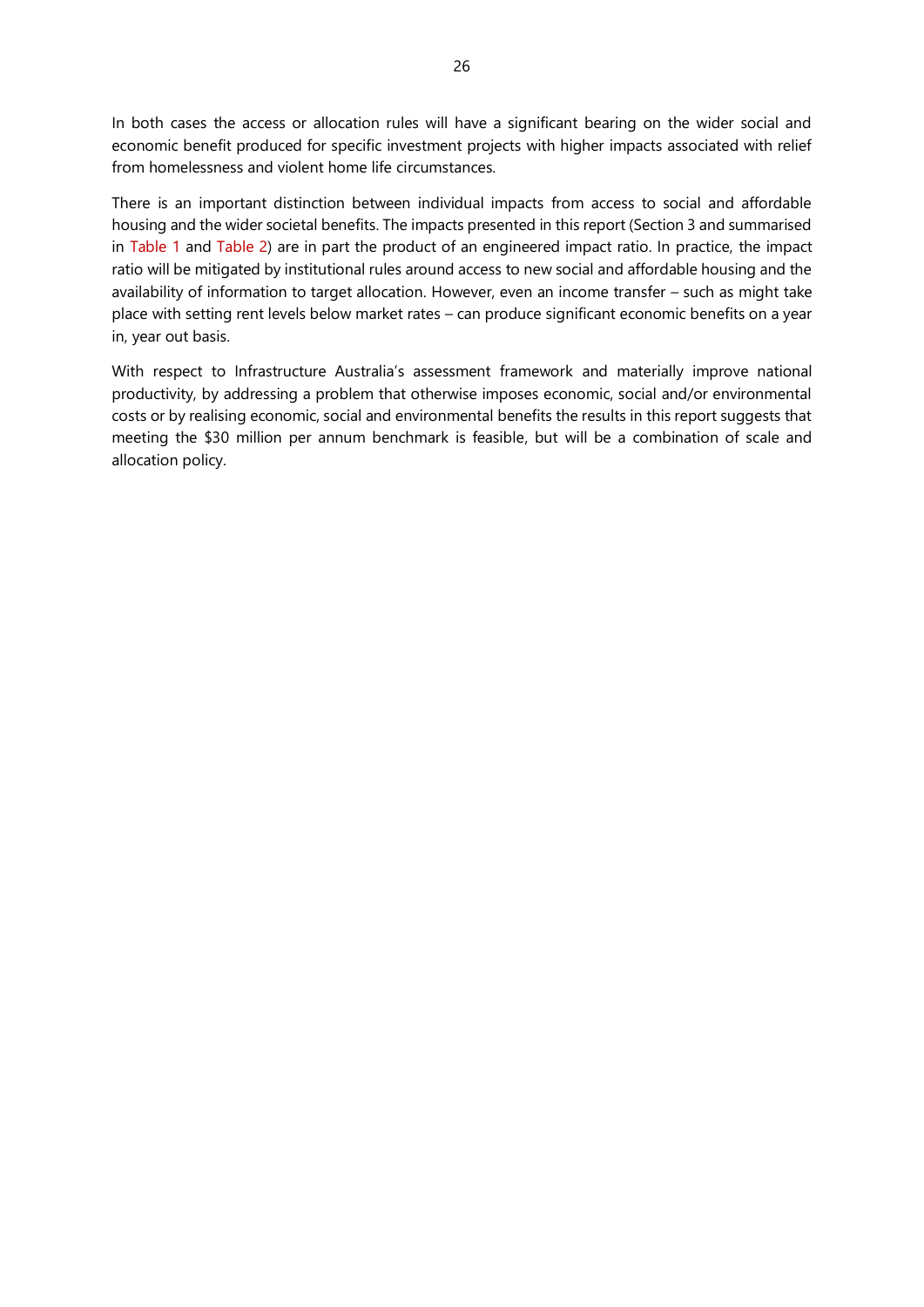# <span id="page-26-0"></span>**References**

Astone, N. M., & McLanahan, S. S. (1994). Family structure, residential mobility, and school dropout: A research note. Demography, 31, 575–583.

ABS. (2018) *Census of Population and Housing: Estimating homelessness, 2016*, Cat.No 2049.0, ABS.

Affordable Housing Working Group. (2016) Innovative Financing Models to Improve the Supply of Affordable Housing, Affordable Housing Working Group, The Australian Government: Canberra.

ACTCOSS. (2016) *Housing stress and its effect:* [https://www.actcoss.org.au/sites/default/files/public/publications/2016-consortium-project-2](https://www.actcoss.org.au/sites/default/files/public/publications/2016-consortium-project-2-snapshot-housing-stress-and-its-effects.pdf) [snapshot-housing-stress-and-its-effects.pdf](https://www.actcoss.org.au/sites/default/files/public/publications/2016-consortium-project-2-snapshot-housing-stress-and-its-effects.pdf)

AIHW. (2019a) *Aboriginal and Torres Strait Islander people: a focus report on housing and homelessness*, Cat.No. HOU 301, Canberra: AIHW.

AIHW. (2019b) *Housing Assistance in Australia 2019*, Cat.No HOU 315, web report: [https://www.aihw.gov.au/reports/housing-assistance/housing-assistance-in-australia-](https://www.aihw.gov.au/reports/housing-assistance/housing-assistance-in-australia-2019/contents/overcrowding-and-underutilisation#ou1)[2019/contents/overcrowding-and-underutilisation#ou1](https://www.aihw.gov.au/reports/housing-assistance/housing-assistance-in-australia-2019/contents/overcrowding-and-underutilisation#ou1)

AIHW. (2019c) *Family, domestic and sexual violence in Australia: continuing the national story*, Cat.No. FDV 3, Canberra: AIHW.

Applied Economics. (2002) *Realising Australia's Commitment to Young People: Scope, Benefits, Cost, Evaluation and Implementation*, a report for the Dusseldorp Skills Forum. [http://www.appliedeconomics.com.au/pubs/reports/rep0211\\_youth.htm](http://www.appliedeconomics.com.au/pubs/reports/rep0211_youth.htm)

Baker, E., Beer, A., Lester, L., Pavelin, D., Whitehead, C. and Bentley, R. (2017) 'Is housing a health insult?', *International Journal of Environmental Research and Public Health*, 14, 567.

Bentley, R., Pavelin, D., Baker, E., Mason, K., Reeves, A. and Beer, A. (2016) 'Housing affordability, tenure and mental health in Australia and the United Kingdom: a comparative analysis', *Housing Studies*, 31(2): 208-222.

Brackertz, N. Davidson, J. and Wilkinson, A. (2019) *Trajectories: the interplay between mental health and housing pathways, a short summary of the evidence*, report prepared by AHURI Professional Services for Mind Australia, Australian Housing and Urban Research Institute, Melbourne.

Brennan, M. and Galvez, M. (2017) Housing as a platform: strengthening the foundations for wellbeing, Urban Institute: Washington, D.C.

Chaloner, J., Dreisin, A. and Pragnell, M. (2015) *Building new social rent homes: an economic appraisal*, A report by Capital Economics for SHOUT and the National Federation of ALMOs.

Cigdem-Bayram, M., Ong, R. and Wood, G. (2017) A new look at the channels from housing to employment decisions, AHURI Final Report 275, Australian Housing and Urban Research Institute Limited, Melbourne,

Colic-Peisker, V., Ong, R. and Wood, G. (2015) Asset poverty, precarious housing and ontological security in older age: an Australian case study, *International Journal of Housing Policy*, 15(2): 167-186.

Conroy, E., Bower, M., Flatau, P., Zaretzky, K., Eardley, T. and Burns, L. (2014) The MISHA Project: From homelessness to sustained housing 2010-2013, Mission Australia: Australia.

Constellation Consulting Group. (2016) *Social return on investment (SROI) of affordable housing development supported through the BC housing community partnership initiatives*, a report for BC Housing,

Cunningham, M., Harwood, R. and Hall, S. (2010), Residential instability and the McKinney-Vento Homeless Children and Education Program, The Urban Institute: Washington, D.C.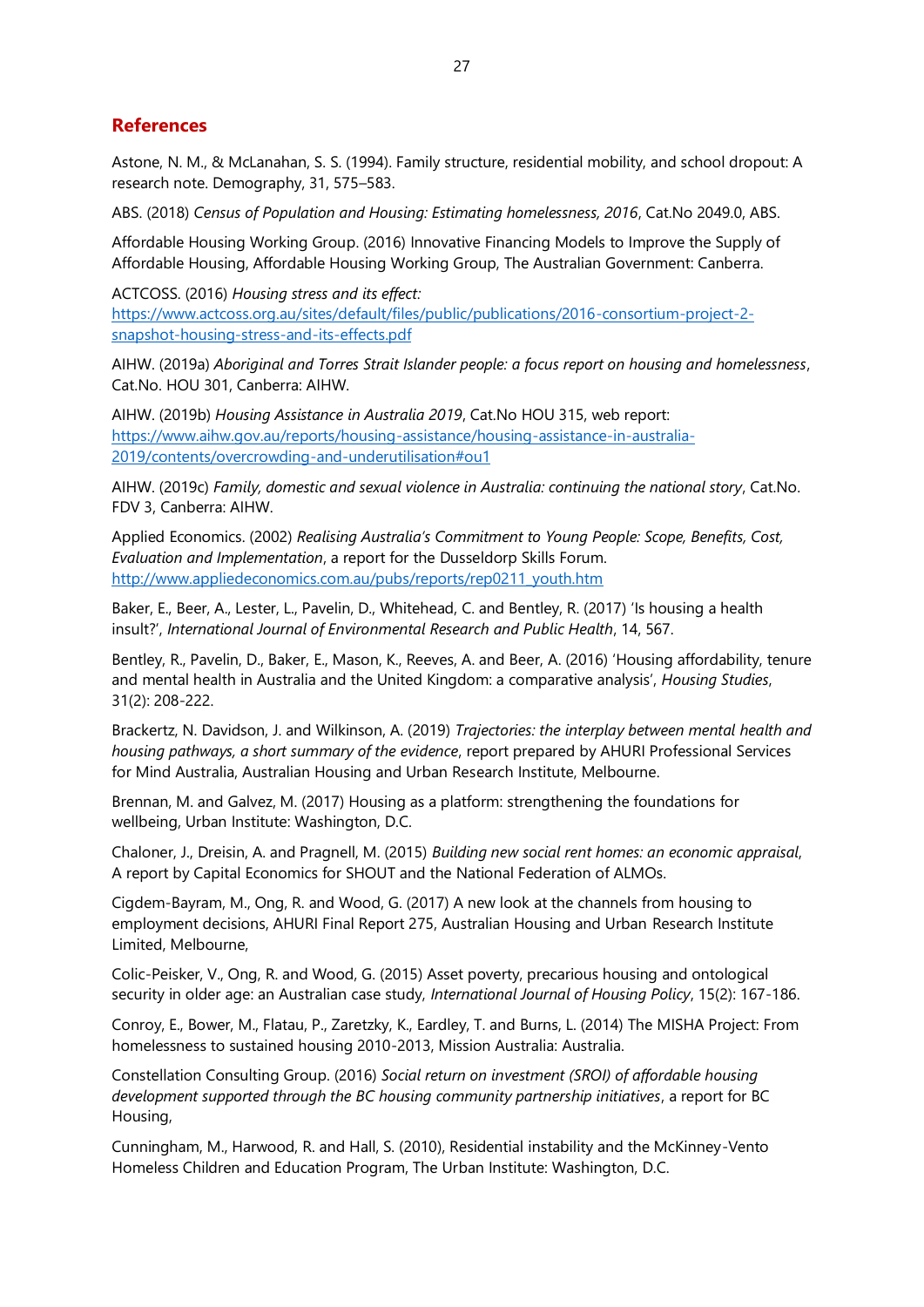Daley, J., Coates, B. and Wiltshire, T. (2018) *Housing Affordability: re-imagining the Australian dream*, Grattan Institute: Melbourne.

Dockery, A., Kendall, G., Li, J. H., Mahendran, A., Ong, R., & Strazdins, L. (2010). Housing and children's development and wellbeing: A scoping study (AHURI Final Report No. 149). Melbourne: Australian Housing and Urban Research Institute.

Dockery, A., Feeny, S., Hulse, K., Ong, R., Saugeres, L., Spong, H., Whelan, S. and Wood, G. (2008) *Housing assistance and economic participation*, NRV 1 AHURI Final Research Paper, Australian Housing and Urban Research Institute: Melbourne.

Dubow, E., Boxer, P. and Huesmann, R. (2009) 'Long-term effects of parents' education on children's educational and occupational success: mediation by family interactions, child aggression, and teenage aspirations', Merrill Palmer Q, Wayne State University Press, 55(3):224-249.

Edwards, B., & Bromfield, L. M., (2009). Neighborhood influences on young children's conduct problems and pro-social behavior: Evidence from an Australian national sample. Children and Youth Services Review, 31, 317–324.

Evans, M., Kelly, J and Wanner, R. (2009) 'Consequences of divorce for childhood education: Australia, Canada, and the USA: 1940-1990, Comparative Sociology, 8: 105-146.

FACS. (2014) Social Housing in NSW: A discussion paper for input and comment, FACS: NSW Government, Sydney.

FACS. (2016) Measuring social housing outcomes: desktop review of evidence, FACS: NSW Government, Sydney.

Finance and Public Administration Reference Committee. (2015) *Inquiry into domestic violence in Australia*, Chp 10:

[https://www.aph.gov.au/parliamentary\\_business/committees/senate/finance\\_and\\_public\\_administratio](https://www.aph.gov.au/parliamentary_business/committees/senate/finance_and_public_administration/domestic_violence/Report/c10) [n/domestic\\_violence/Report/c10](https://www.aph.gov.au/parliamentary_business/committees/senate/finance_and_public_administration/domestic_violence/Report/c10)

Flatau, P., Seivwright, A., Callis, Z., Thielking, M., Mackelprang, J., Taylor, K., and La Sala, L. (2018) Chronic Homelessness in Melbourne: First-Year Outcomes of the Journey to Social Inclusion Phase 2 Study Participants, Sacred Heart Mission: St Kilda, VIC.

Forbes, M., Barker, A. and Turner, S. (2010) The effects of education and health on wages and productivity, Productivity Commission Staff Working Paper, Melbourne, March.

Fuijiwara, D., Keohane, K., Clayton, V., Maxwell, C., MacKenzie, M. and Seto, M. (2017) *Australian Social Value Bank: A user guide*, Alliance Social Enterprice and Simetrica.

Galvez, M. and Luna, J. (2014) Homelessness and housing instability: the impact on education outcomes, Urban Institute: Washington, D.C.

Gillitzer, C. and Wang, J. (2015) *Housing wealth effects: cross-sectional evidence from new vehicle registrations,* Reserve Bank of Australia Research Discussion Paper 2015-08, RBA.

Gronda, H., Ware, V., & Vitis, L. (2011). National Homelessness Research Agenda 2009–2013: What makes a difference? Building a foundation for nationally consistent outcome measures, AHURI Research Synthesis: Australian Housing and Urban Research Institute.

Handley, T., Rich, J., Lewin, T. and Kelly, B. (2019) 'The predictors of depression in a longitudinal cohort of community dwelling rural adults in Australia', *Social Psychiatry and Psychiatric Epidemiology*, 54: 171-180.

Hawthorn, G., Cheok, F., Goldney, R. and Fisher, L. (2003) 'The excess cost of depression in South Australia: a population study', *Australian and New Zealand Journal of Psychiatry*, 37:362-373.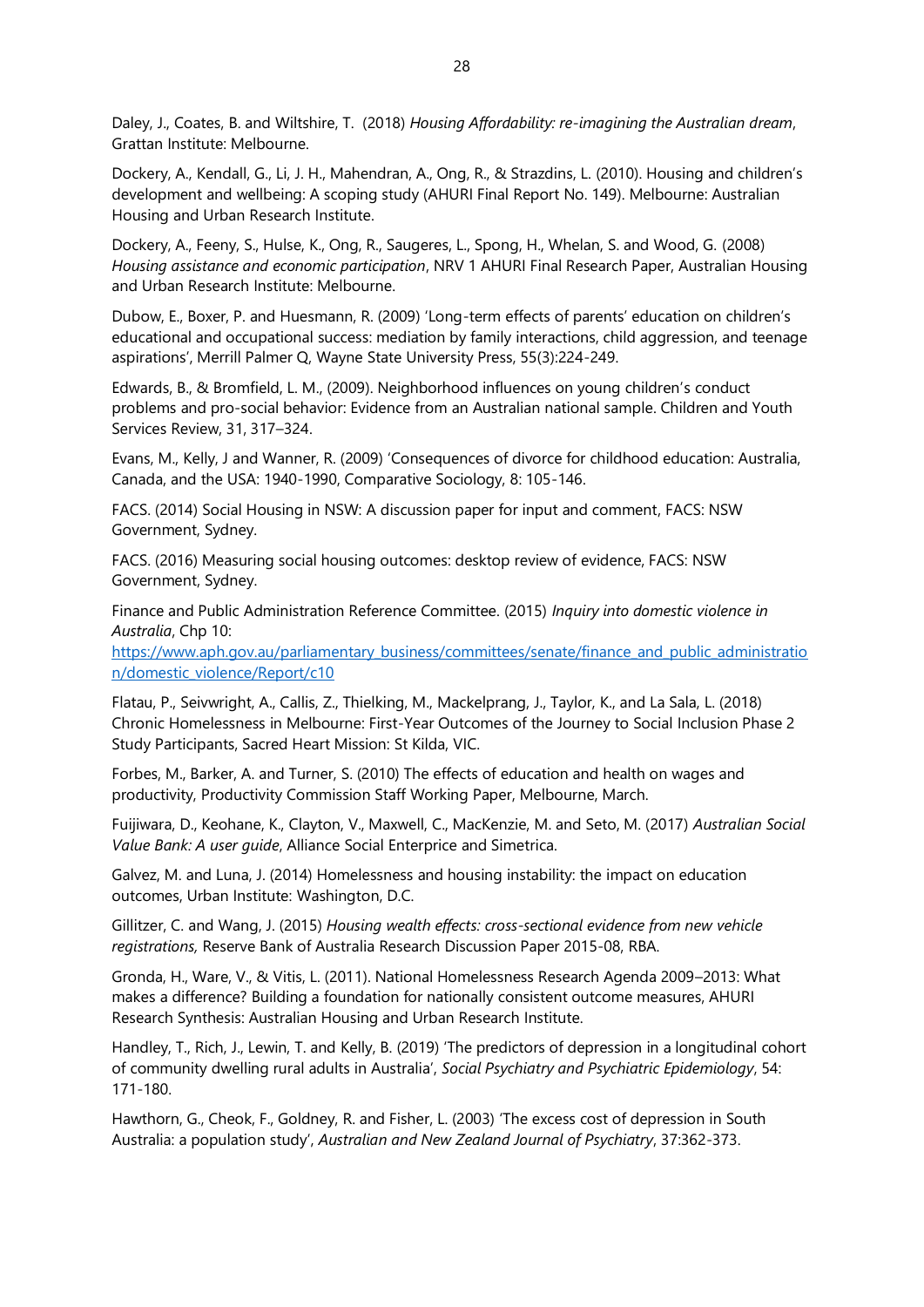Hulse, K., Reynolds, M., Stone, W. and Yates, J. (2015) Supply shortages and affordability outcomes in the private rental sector: short and longer term trends, AHURI Final Report No. 241, Australian Housing and Urban Research Institute Limited, Melbourne.

Hulse, K. and Saugeres, L. (2011) *Housing insecurity and precarious living: an Australian exploration*, AHURI Final Report No 124, Australian Housing and Urban Research Institute: Melbourne.

Hulse, K. and Stone, W. (2007) *Housing and social cohesion: an empirical exploration*, AHURI Final Report No 100, Australian Housing and Urban Research Institute: Melbourne.

Infrastructure Australia. (2019a) Infrastructure priority list: Australian infrastructure plan project and initiative summaries, Infrastructure Australia: Sydney, NSW.

Infrastructure Australia. (2019b) An Assessment of Australia's future infrastructure needs: the Australian infrastructure audit 2019, Infrastructure Australia: Sydney, NSW.

Infrastructure Australia. (2018) Assessment framework: for initiatives and projects to be included in the infrastructure priority list, Infrastructure Australia, Sydney, NSW.

Jaffee, S., Hanscombe, K., Haworth, C., Davis, O. and Plomin, R. (2012) 'Chaotic homes and children's disruptive behaviour: a longitudinal cross-lagged twin study', *Psychological Science*, 23(6): 643-650.

Jelleyman, T., & Spencer, N. (2008). Residential mobility in childhood and health outcomes: A systematic review. Journal of Epidemiology and Community Health, 62, 584–592.

Johnson, G. and Chamberlain, C. (2009) 'Are the homeless mentally ill?', Australian Journal of Social Issues, 46(1): 30-48

Johnson, G., Parkinson, S., & Parcell, C. (2012a). Policy shift or program drift? Implementing Housing First in Australia, Australian Housing and Urban Research Institute: Melbourne.

Johnson, G., Kuehlne, D., Parkinson, S., Sesa, S. and Tseng, Y. (2015) Sustaining exists from long-term homelessness, A randomised controlled trial examining the 48 month social outcomes from the Journey to Social Inclusion pilot program, Sacred Heart Mission: St Kilda, VIC.

Johnson, G., Kuehnle, D., Parkinson, S., Sesa, S. & Tseng, Y. (2014) Resolving long-term homelessness: A randomised controlled trial examining the 36 month costs, benefits and social outcomes from the Journey to Social Inclusion pilot program, Sacred Heart Mission: St Kilda, VIC.

Lamb, S., Jackson, J., Walstab. And Huo, S. (2015) Educational opportunity in Australia: who succeeds and who misses out, Centre for International Research on Education Systems, Victoria University, for the Mitchell Institute, Melbourne: Mitchell Institute.

Leigh, A (2008), 'Returns to education in Australia', Economic Papers: A journal of applied economics and policy, 27(3): 233-249.

Lewis, J. (2006) How does security of tenure impact on public housing tenants?, AHURI Research and Policy Bulletin, 78 (August).

Maclennan, D., Randolph, B., Crommelin, L,. Witte, E., Klestov, P., Scealy, B. and Brown, S. (2019) *Strengthening economic cases for housing policies*, City Futures Research Centre, UNSW Built Environment: Sydney.

Maclennan, D., Ong, R, and Wood, G. (2015) Making connections: housing, productivity and economic development, AHURI Final Report No 251, Australian Housing and Urban Research Institute: Melbourne.

Mason, K., Baker, E., Blakely, T. and Bentley, R. (2013) 'Housing affordability and mental health: does the relationship differ for renters and home purchasers?', *Social Science and Medicine*, 94: 91-97.

May, D., Nodari, G. and Rees, D. (2019) *Wealth and consumption*, Reserve Bank of Australia Bulletin March 2019, RBA.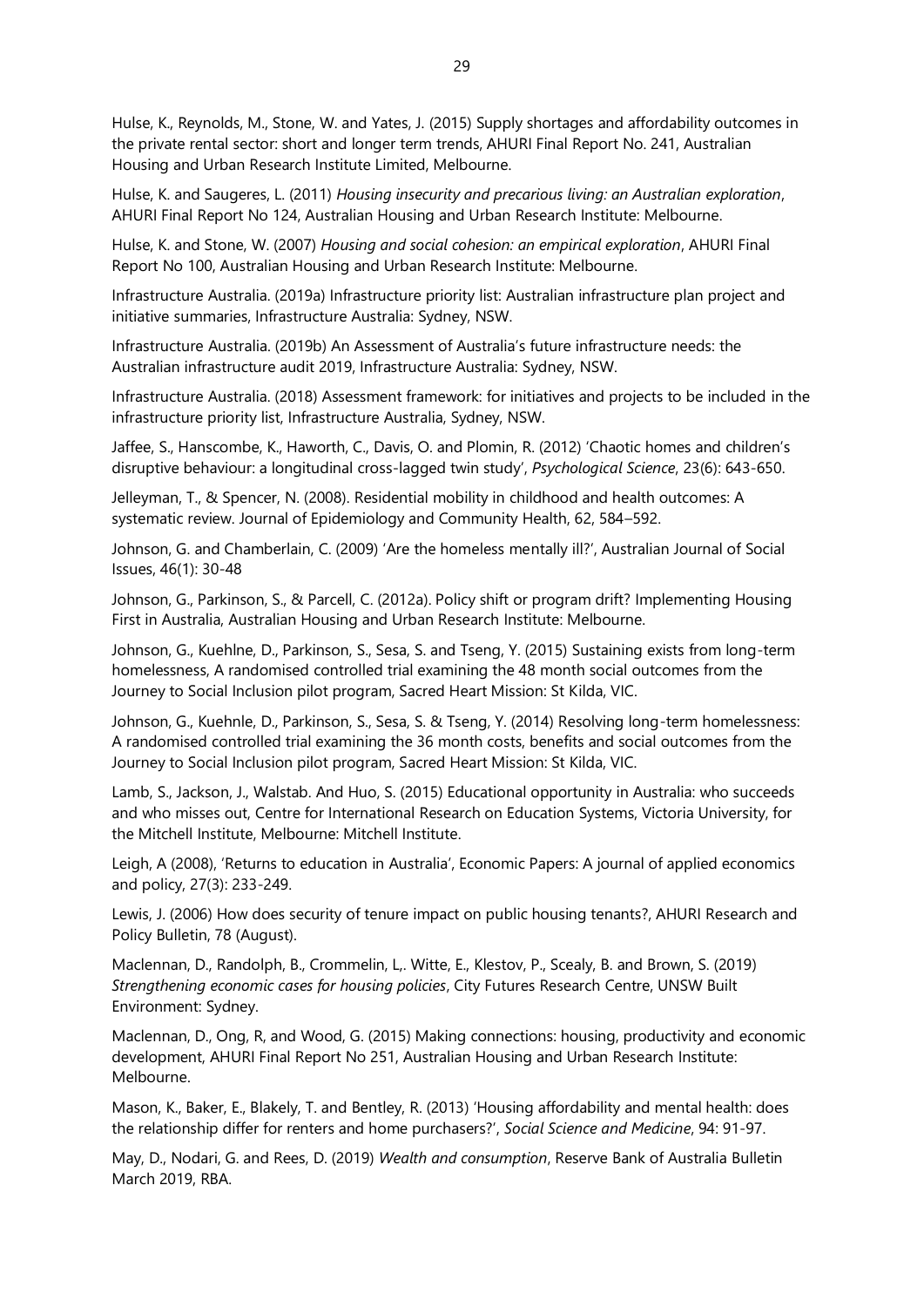Mission Australia. (2012). The Michael Project, 2007-2010: New perspectives and possibilities for homeless men, Sydney: Mission Australia.

Mueller, E. and Tighe, R. (2007) 'Making the case for Affordable Housing: Connecting Housing with Health and Education Outcomes', Journal of Planning Literature, 21(4): 371-385.

Mullins P., J. Western, and Broadbent, B. (2001) *The Links Between Housing and Nine Key Socio Cultural Factors: A Review of the Evidence*, Positioning Paper, Australian Housing and Urban Research Institute. Queensland Research Centre.

Newman, Sandra J., and C. Scott Holupka. 2014. "Housing Affordability and Investments in Children." Journal of Housing Economics 24 (June): 89–100.

Nouwelant, R.v.d., Crommelin, L., Herath, S. and Randolph, B. (2016) *Housing affordability, central city economic productivity and the lower income labour market*, AHURI Final Report No 261, Australian Housing and Urban Research Institute: Melbourne.

Nygaard, C. (2019) 'Affordable housing infrastructure booster: a report and policy blueprint for the Community Housing Industry Association NSW', CHIA NSW: Sydney.

O'Donnell, M., Varker, T., Cash, R., Armstrong, R., Di Censo, L., Zanatta, P., Murnane, A., Brophy, L. and Phelps, A. (2014) *The Trauma and Homelessness Initiative*, Report prepared by the Australian Centre for Posttraumatic Mental Health in collaboration with Sacred Heart Mission, Mind Australia, Inner South Community Health and VincentCare Victoria.

Parsell, C., Petersen, M. and Culhane, D. (2016) 'Cost offsets of supportive housing: Evidence for social work', *British Journal of Social Work*, vol. 47, no. 5: 1534–1553.

Phibbs, P. (2005) *Housing assistance and non-shelter outcomes*, AHURI Final Report No 74, Australian Housing and Urban Research Institute: Melbourne.

Pomeroy, S. and Marquis-Bissonnette, M. (2016) Non-Housing Outcomes of Affordable Housing, Ottawa: Canada Mortgage and Housing Corp.

Prentice, D. and Scutella, R. (2018) *What are the impacts of living in social housing?*, Infrastructure Victoria Technical Paper No 1/18, Infrastructure Victoria: Melbourne.

Productivity Commission. (2019) *Mental health: draft report, vol. 1*, Productivity Commission: Canberra.

Productivity Commission. (2015) Housing Assistance and Employment in Australia, Commission Research Paper, Productivity Commission: Canberra.

Relationship Australia. (2011) *Issues and concerns for Australian relationships today: relationships indicator survey 2011*, Relationships Australia and Credit Union Australia.

SGS Economics and Planning. (2013) *Understanding the social outcomes of housing*, report for the City of Melbourne.

Taylor, M. and Edwards, B. (2012) 'Housing and children's wellbeing and development: evidence from a national longitudinal study', Family Matters, 91:47-61.

Terrill, M. and Batrouney, H. (2018) *Remarkably adaptive: Australian cities in a time of growth*, Grattan Institute.

Thomas, M. (2017) *On the benefits of affordable housing: an assessment of recent literature for municipalities*, Table de Quartier Sud de l'Ouest-de-L-ile: Quebec.

Thornock, C., Nelson, L., Porter, C. and Evans-Stout, C. (2019) 'There's no place like home: the association between residential attributes and family functioning', *Journal of Environmental Psychology*, 64: 39-47.